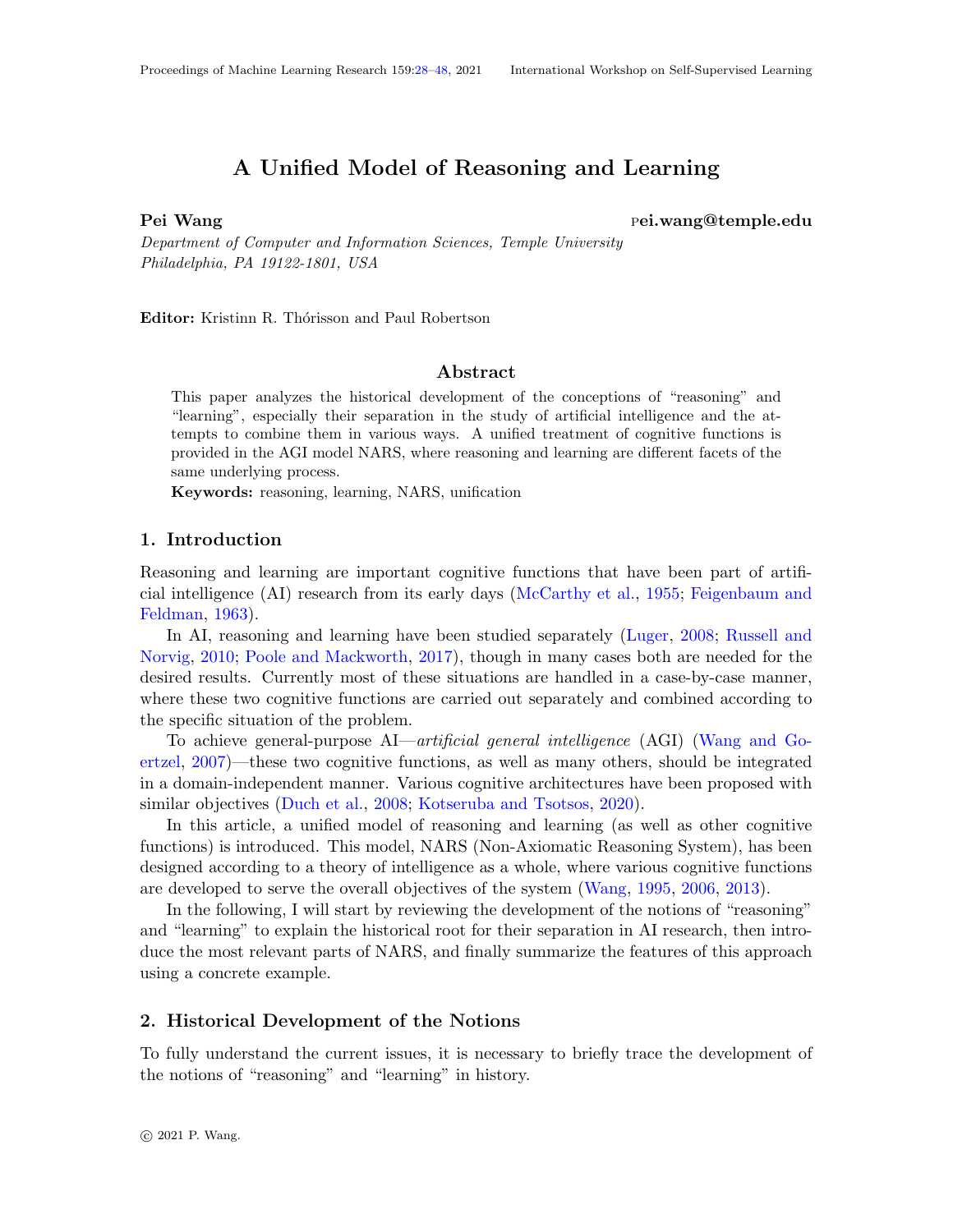### 2.1. How reasoning has become mainly about proofs

The study of reasoning started mostly in logic, which focuses on valid reasoning and normative models [\(Kneale and Kneale,](#page-17-3) [1962\)](#page-17-3).

The following are some representative works in traditional logic:

- Aristotle's syllogism is a set of valid inference rules, to be followed in thinking and debating in general [\(Aristotle,](#page-15-2) [1989\)](#page-15-2).
- Leibniz attempted to extend the traditional syllogism to a "universal calculus" so that differences in people's opinions can be resolved by calculation [\(Kneale and Kneale,](#page-17-3) [1962\)](#page-17-3).
- Boole hoped to find the "the laws of thought" by treating logic as an algebra [\(Boole,](#page-15-3) [1854\)](#page-15-3).

The overall objective of these works was to identify and formalize the patterns of valid reasoning (or call it inference) in human thinking in general, though the focused inference type was deduction, since its validity is relatively easy to justify. Other types of reasoning, such as induction and abduction, were considered to be cognitively useful, but not truthpreserving, as they may derive false conclusions from true premises [\(Hume,](#page-17-4) [1748;](#page-17-4) [Peirce,](#page-18-1) [1931\)](#page-18-1). The typical domain of application of logic is mathematics, where deduction takes the central role, though it was usually explicitly or implicitly assumed that reasoning in other domains, such as natural science and everyday life, should follow the same logic, at least approximately.

This mathematical orientation was made explicit and even exclusive by the works of [Frege](#page-16-0) [\(1999\)](#page-16-0) and [Whitehead and Russell](#page-20-3) [\(1910\)](#page-20-3), which have been properly referred to as "mathematical logic", as these logic systems were developed primarily to provide a solid foundation for mathematics, and therefore take theorem proving as the canonical form of reasoning. The anti-psychologism in logic has become so strong that the reality of human reasoning is mostly taken as irrelevant and misleading.

As mathematical logic has dominated the field, research on non-mathematical logic has been under the rubric of "philosophical logic" [\(Grayling,](#page-16-1) [2001\)](#page-16-1) where various types of nonclassical logic are explored [\(Haack,](#page-16-2) [1996\)](#page-16-2). A non-classical logic usually attempts to extend or modify classical logic to explain or reproduce some phenomenon or function observed in human reasoning, while largely keep the traditional framework and principles of classical logic as much as possible.

Though logicians have ignored psychological observations, psychologists have widely taken classical logic as "the logic" against which the rationality of human reasoning is judged. For instance, deviation from classical logic, as shown in Wason Selection Task, is judged as human fallacy [\(Wason and Johnson-Laird,](#page-20-4) [1972\)](#page-20-4). Even competing psychological theories "mental logic" [\(Braine and O'Brien,](#page-15-4) [1998\)](#page-15-4) and "mental models" [\(Johnson-Laird,](#page-17-5) [1983\)](#page-17-5) are largely based on the syntax and semantics of classical logic, respectively.

While the study of individual inference steps is dominated by mathematical logic, the study of multi-step inference processes has been mostly guided by the notion of *effective* procedure. In mathematics, a problem-solving procedure is considered as "effective" if it consists of a finite number of exact, finite instructions, and for each problem instance the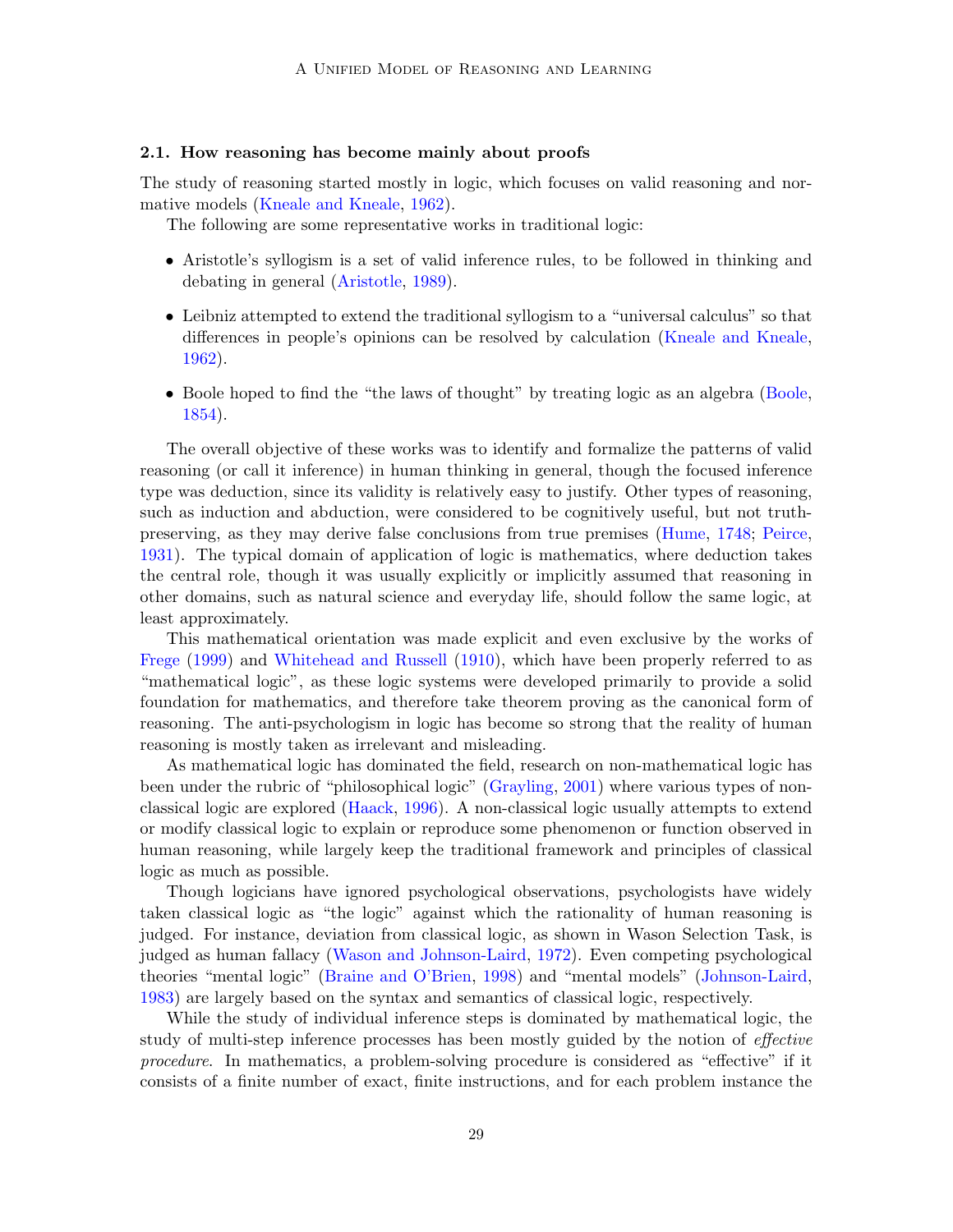solving process is deterministic and always terminates. In theoretical computer science, this notion is formalized as "computation" in a Turing Machine [\(Hopcroft et al.,](#page-17-6) [2007\)](#page-17-6). For an axiomatic system, it corresponds to a decision procedure that judges whether an arbitrary proposition is a theorem.

With such an intellectual heritage, in AI the works on reasoning started in theorem proving, also known as "automated reasoning", which gradually develops into a domain of its own [\(Feigenbaum and Feldman,](#page-15-0) [1963;](#page-15-0) [Robinson and Voronkov,](#page-18-2) [2001\)](#page-18-2).

The cognitive functionality of reasoning is clearly not restricted to mathematics, and it is natural to treat reliable knowledge as axioms to derive their implications, which should also be reliable knowledge. Such approaches have been proposed to cover "na¨ıve physics" [\(Hayes,](#page-16-3) [1979\)](#page-16-3), expert knowledge [\(Buchanan and Shortliffe,](#page-15-5) [1985\)](#page-15-5), and encyclopedic knowledge [\(Lenat,](#page-17-7) [1995\)](#page-17-7).

However, reasoning outside mathematics, especially with "commonsense" knowledge, does not have the "from truth to truth" nature of theorem proving, so there is a need for new logic systems in which the validity of reasoning can be relaxed in certain ways. Major attempts to revise and extend the reasoning frameworks include the following:

- To open the reasoning system to new evidence, which may reject the tentative conclusions derived by default rules, or to revise the system's beliefs [\(McCarthy,](#page-17-8) [1989;](#page-17-8) [Reiter,](#page-18-3) [1980;](#page-18-3) Alchourrón et al., [1985\)](#page-15-6).
- To reason under uncertainty with numerical measurements according to probability theory or fuzzy logic [\(Nilsson,](#page-18-4) [1986;](#page-18-4) [Pearl,](#page-18-5) [1988;](#page-18-5) [Zadeh,](#page-20-5) [1983;](#page-20-5) [Dubois and Prade,](#page-15-7) [2003\)](#page-15-7)).
- To reason on procedural knowledge, so the conclusions can be executable, as in robot control [\(Fikes and Nilsson,](#page-16-4) [1971\)](#page-16-4), logic programming [\(Kowalski,](#page-17-9) [1979\)](#page-17-9), and agent systems [\(Rao and Georgeff,](#page-18-6) [1995\)](#page-18-6).

Even after the above extensions and revisions, the study of reasoning in AI is still focused on variants of deduction and theorem proving, where the correctness of the conclusions is guaranteed by the correctness of the given knowledge, plus the validity of the inference rules. Though such techniques are useful, they are far from reaching what human reasoning achieves.

### 2.2. How learning has become mainly about algorithms

Learning in general includes various types of experience-driven changes in capacity or behavior [\(Reisberg,](#page-18-7) [1999\)](#page-18-7). The scientific study of learning started in psychology and neuroscience, as exemplified by the works on Pavlovian conditioning [\(Rescorla and Wagner,](#page-18-8) [1972\)](#page-18-8) and Hebbian learning [\(Hebb,](#page-16-5) [1949\)](#page-16-5).

Since learning is widely recognized as a central component or aspect of intelligence, it was taken as an important topic in AI research from the field's very beginning [\(Tur](#page-19-3)[ing,](#page-19-3) [1950;](#page-19-3) [McCarthy et al.,](#page-17-0) [1955;](#page-17-0) [Samuel,](#page-19-4) [1959;](#page-19-4) [Minsky,](#page-18-9) [1961\)](#page-18-9). In the 1980's, "machine learning" became a field of its own [\(Michalski et al.,](#page-17-10) [1984\)](#page-17-10), with a diverse collection of approaches [\(Carbonell,](#page-15-8) [1989\)](#page-15-8), including decision tree [\(Quinlan,](#page-18-10) [1986\)](#page-18-10), genetic algorithm [\(Holland,](#page-17-11) [1986\)](#page-17-11), and so on. Various types of artificial neuronal network (ANN) models are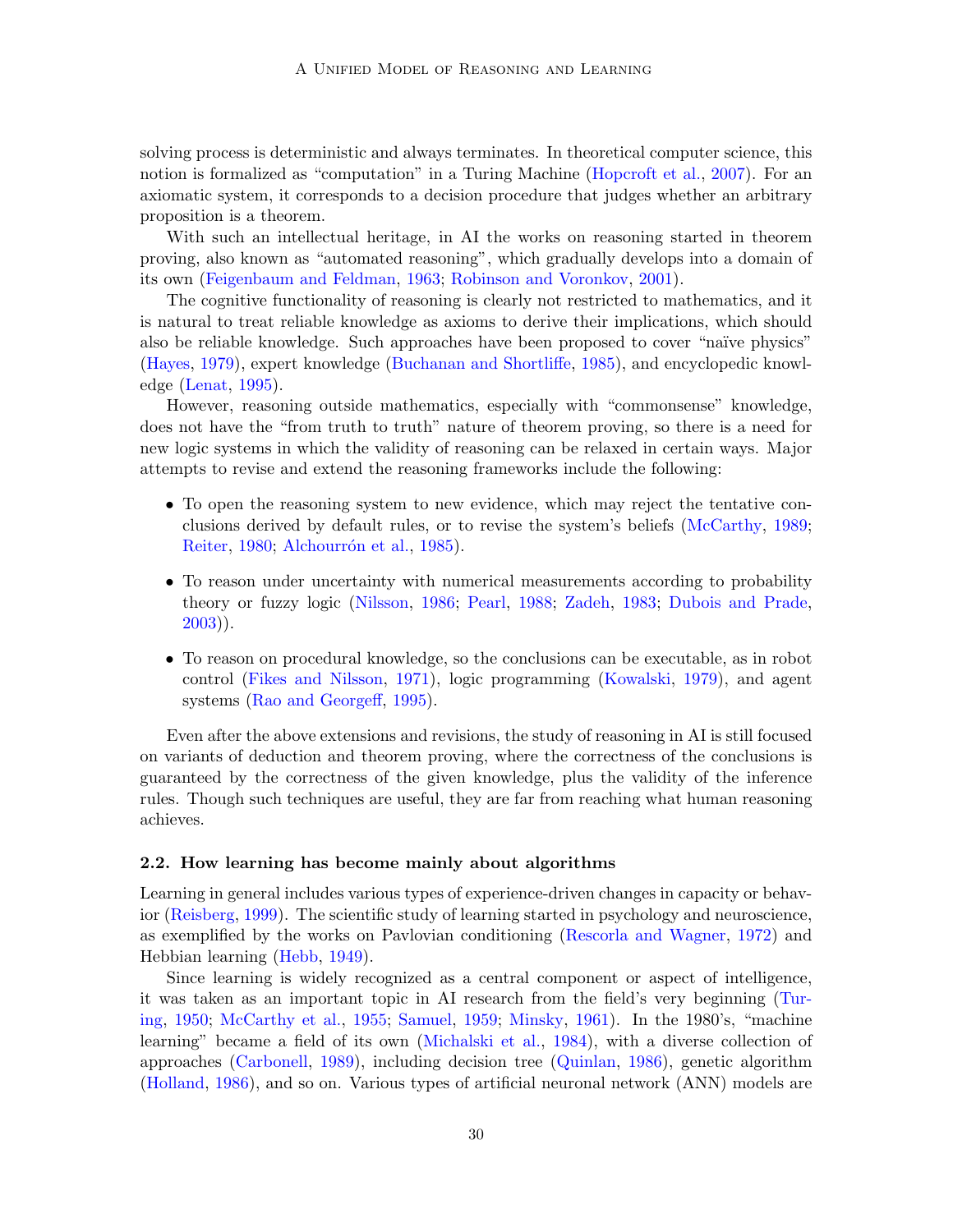designed with learning as its central capability [\(Rosenblatt,](#page-18-11) [1957;](#page-18-11) [Rumelhart and McClel](#page-19-5)[land,](#page-19-5) [1986;](#page-19-5) [LeCun et al.,](#page-17-12) [2015;](#page-17-12) [Schmidhuber,](#page-19-6) [2015\)](#page-19-6), and after decades of explorations ANN has become the most remarkable achievement of machine learning.

Since the intuitive sense of "intelligence" is closely related to "problem-solving capability", it is quite common for the latter to be used to define or measure the former. Following this path, "learning" is widely considered as the increasing of a system's problem-solving capability. As in computer science "problem solving" is normally formalized as "computation in a Turing Machine", or equivalently, as "following an algorithm" [\(Cormen et al.,](#page-15-9) [2009\)](#page-15-9), learning corresponds to "algorithm improvement". Accurately, machine learning is often defined as a meta-level computation that uses a learning algorithm with training data as input, and produces a "model" for an object-level (practical) problem [\(Flach,](#page-16-6) [2012\)](#page-16-6). As the model is also an algorithm that finds solutions for the instances of the practical problem, the learning process can be called "algorithmic" as it follows a (meta-level) algorithm to generate an (object-level) algorithm [\(Wang and Li,](#page-20-6) [2016\)](#page-20-6).

The above conceptual analysis explains many features and limitations of the current mainstream machine learning techniques, in spite of their differences in details. For instance, learning systems usually have clearly separated training phase (which follows the learning algorithm) and working phase (which follows the learned algorithm), and therefore need special arrangements to learn during the working process. On the contrary, there is no such a clear separation in human cognition, where "learning" and "working" are relatively distinguished, and usually interweave with each other.

Since the result of learning is to get a model or function (input-output mapping), the learning process can be more accurately described as "function approximation" (as in supervised learning, where the objective is to generalize the input-output pairs in the training data) or "function optimization" (as in unsupervised learning and reinforcement learning, where the objective is to maximize the quality of a classification or a policy, also according to the training data). In both cases, the most common technique is to tune a parameterized function that has universal approximation capability, such as certain ANNs.

When solving specific problems, *computational* systems depend on human-designed algorithms, while *learning* systems only demand proper training data to generate the algorithms needed. Consequently, the scope of applicability of computer has been greatly increased by the progress in machine learning. However, when compared to human learning, algorithmic learning only captures certain special cases.

The above conclusion is supported by the collection of new concepts appearing in the field in recent years: one-shot learning, multi-task learning, transfer learning, online learning, life-long learning, active learning, cumulative learning, semi-supervised learning, selfsupervised learning, and so on. What is shown by these concepts is that the features mentioned in them are not naturally provided by algorithmic learning, so have to be added with special effort. On the contrary, these features are all intrinsic in human learning altogether.

#### 2.3. The relation of the two functions in AI

Given their different origins and conceptions, reasoning and learning had been taken to be two separate cognitive functions even before the field of AI was formed. Partly for this reason, in AI they have been largely studied independent of each other. This situation is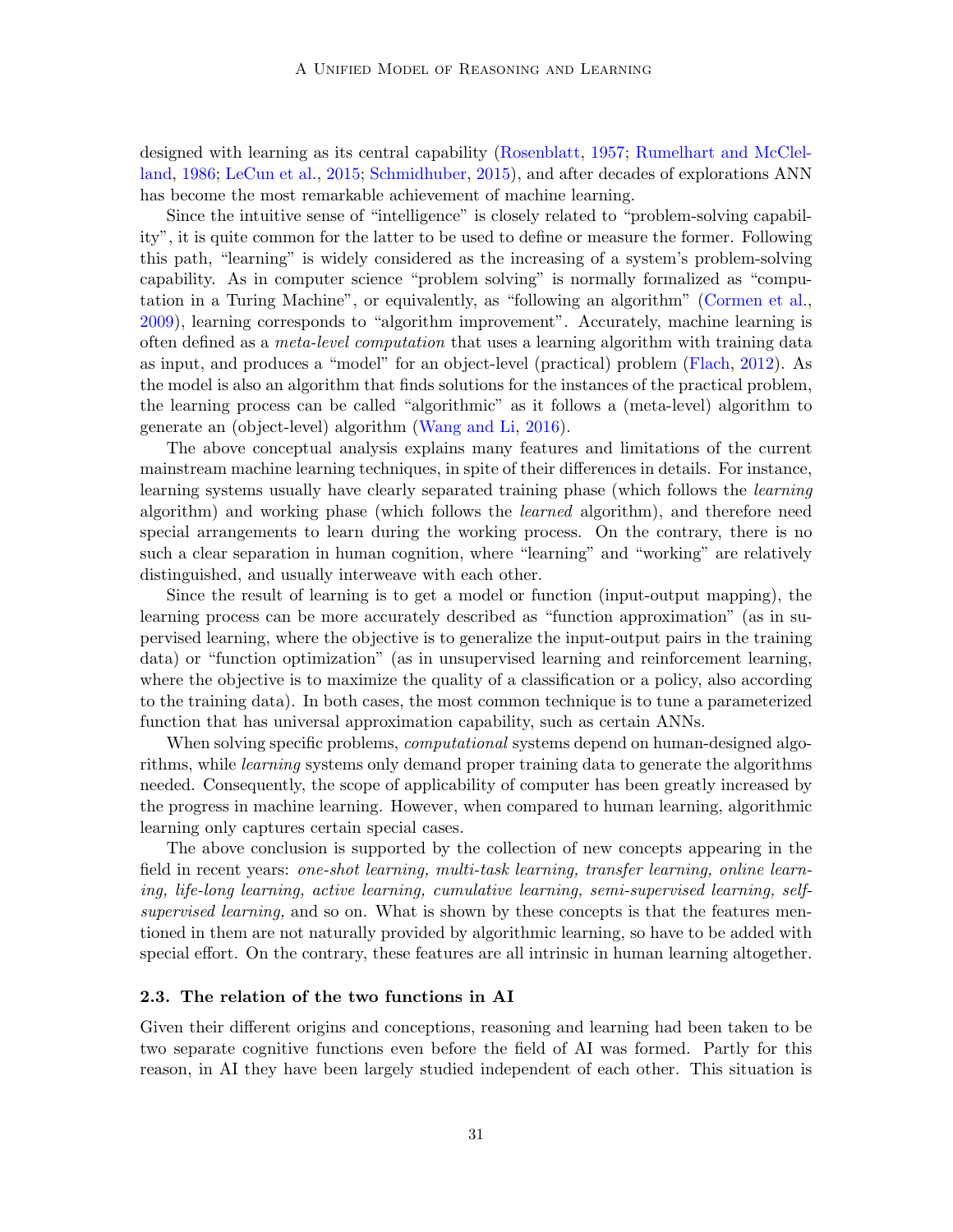often justified from a problem-solving perspective: to solve a specific problem, one of them is often enough [\(Dietterich,](#page-15-10) [2003;](#page-15-10) [Sutton,](#page-19-7) [2019;](#page-19-7) [Sejnowski,](#page-19-8) [2020\)](#page-19-8).

However, there are clearly many situations where both functions are needed. To use them together, there are the following alternatives:

Hybrid: To combine the existing techniques of both domains into one system.

Integrated: To design a system with a reasoning module and a learning module that can work together.

Unified: To use a single technique for both functions.

Hybrid systems work well for special applications, where multiple techniques can be aligned in task-specific ways, such as in IBM Watson [\(Ferrucci et al.,](#page-16-7) [2013\)](#page-16-7) and the projects of my own team [\(Hammer et al.,](#page-16-8) [2021\)](#page-16-8). However, it is not easy to get a system that works in a wide range of situations where the techniques have to cooperate under various conditions, and especially unanticipated ones. There are recent claims that the way to go for AI is to combine deep learning with symbolic reasoning [\(Marcus,](#page-17-13) [2020\)](#page-17-13), though how to make the two techniques compatible is still an open problem.

Integrated systems often take the form of a cognitive architecture [\(Newell,](#page-18-12) [1990;](#page-18-12) [Sun,](#page-19-9) [1995;](#page-19-9) [Anderson and Lebiere,](#page-15-11) [1998;](#page-15-11) [Franklin,](#page-16-9) [2007;](#page-16-9) [Chong et al.,](#page-15-12) [2007\)](#page-15-12). This approach is different from the hybrid approach, as the modules are designed together. A typical way is to use reasoning for routine problem solving, while to use learning for increasing the system's capability. A concrete example is Soar, where the routine works are carried out by production rules (as a variant of reasoning), while learning happens as "chunking" that generates new rules [\(Newell,](#page-18-12) [1990\)](#page-18-12).

More recent attempts of integration happens between symbolic reasoning and connectionist learning, as in "neural-symbolic computing" [\(Garcez et al.,](#page-16-10) [2019\)](#page-16-10). Such approaches have the potential of combining the advantages of these two competing paradigms, though the largest issue is still the conceptual conflict of the two. Even though the human brain/mind complex can be described both at the conceptual level (as in psychology) and at the neural level (as in neuroscience), it cannot be meaningfully seen as an integration of a "conceptual part" and a "neural part".

Contrary to the hybrid and integrated approaches, a unified approach attempts to mainly depend on a single technique for both reasoning and learning. Therefore, conceptual consistency will not be an issue, but the challenge is to provide the functionalities.

Previous examples of using reasoning to carry out learning include the Inference Theory of Learning, where non-deductive reasoning, such as induction and analogy, are effectively learning rules [\(Michalski,](#page-18-13) [1993\)](#page-18-13). Also, since Bayesian theorem can be interpreted either as a reasoning rule or a learning rule [\(Pearl,](#page-18-14) [1990;](#page-18-14) [Heckerman,](#page-16-11) [1999\)](#page-16-11), the two functions are naturally unified in a Bayesian network.

In recent years, the successes of deep learning drove many researcher to use this technique for reasoning. Here the basic idea is to see reasoning as a special type of input-output mapping, which can be learned just like other mappings [\(Santoro et al.,](#page-19-10) [2017;](#page-19-10) [Saxton et al.,](#page-19-11) [2019;](#page-19-11) [Banino et al.,](#page-15-13) [2020;](#page-15-13) [Minervini et al.,](#page-18-15) [2020\)](#page-18-15).

As usual, each of these approaches has its strength and weakness. This article is not a survey on this topic, though some of the issues will be further analyzed in the following.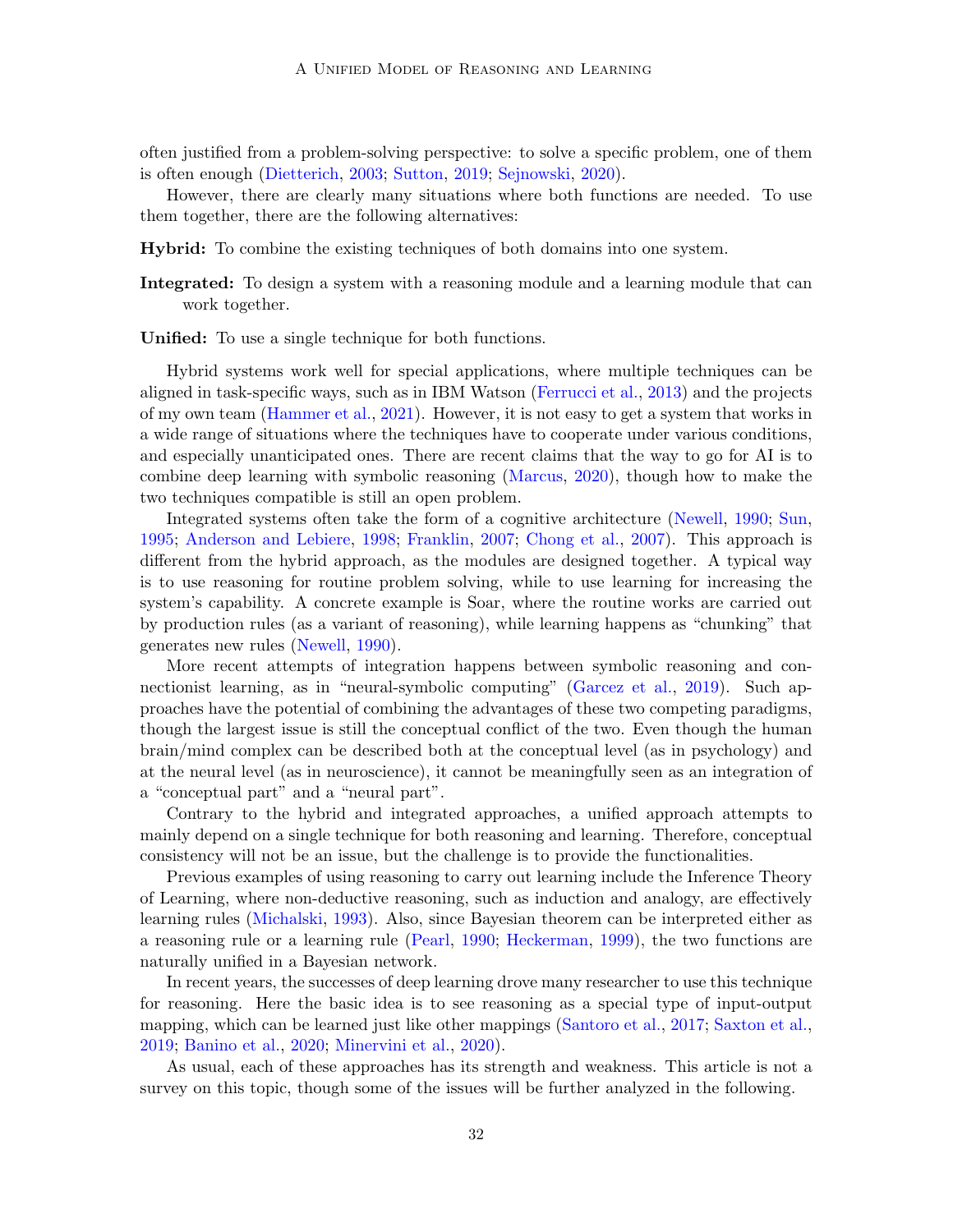# 3. Reasoning and Learning in NARS

This section briefly introduces how NARS carries out reasoning and learning as the same process. As NARS is a complicated system and has been covered in many publications, including [\(Wang,](#page-19-1) [1995,](#page-19-1) [2006,](#page-19-2) [2013\)](#page-20-2), the papers at the author's website, and the OpenNARS project website<sup>[1](#page-5-0)</sup>, here only the most relevant aspects of NARS are described.

### 3.1. NARS as an AGI

NARS is an AI model aimed at capturing the essence of intelligence and realizing the major cognitive functions observed in the human mind. The model is based on the theory that intelligence is the ability of adaptation under insufficient knowledge and resources [\(Wang,](#page-19-1) [1995,](#page-19-1) [2019b\)](#page-20-7).

Here "adaptation" is basically what "learning" means in psychology, though not the algorithmic learning specified previously.

"Insufficient knowledge" means the problems faced by the system are often novel, so the system has no existing algorithm to follow as in Turing computation, nor the training data required by the conventional learning algorithms to learn a problem-specific algorithm. Therefore, a different type of problem solving mechanism is needed.

The restriction of "insufficient resources" requires the system to work in *real time*, in the sense that new problems may appear at any moment, and usually come with various time requirements, such as to be finished as soon as possible. Since the demand and supply of resources—especially computational time—change from time to time, the system cannot depend on problem-specific algorithms, as their time expense is fixed for a given problem instance in a specific implementation, and has no flexibility.

Consequently, the working definition of intelligence accepted in NARS prevents the system from depending on Turing computation or algorithmic learning for each problem class, but have to directly process each problem instance in a case-by-case manner, using whatever knowledge and resource available.

NARS still consists of basic processes following predetermined algorithms, though not at the problem-solving or task-processing level. The granularity of its executable process is much smaller than the ordinary AI systems, as the "Peewee Granularity" suggested by Thórisson and Nivel [\(2009\)](#page-19-12). The basic steps in NARS are organized flexibly at run time to solve various problems, similar to production rules [\(Newell,](#page-18-12) [1990\)](#page-18-12) and codelets [\(Hofstadter](#page-17-14) [and Mitchell,](#page-17-14) [1994\)](#page-17-14). A key difference between NARS and the previous techniques is that as NARS is designed to be a general-purpose AI, or Artificial General Intelligence [\(Goertzel](#page-16-12) [and Pennachin,](#page-16-12) [2007\)](#page-16-12), it cannot be equipped with problem-specific steps, nor to leave that for the user to provide for each problem. Instead, the system needs a set of domainindependent processing steps that can be combined to solve a wide range (if not all) of problems.

Though the above request looks hard to meet at first glance, it is exactly what is expected from a logic, in the original and ordinary sense of the word, that is, a set of well-justified rules that each only takes a small amount of knowledge and resources to work, and can be combined to solve problems in many domains.

<span id="page-5-0"></span><sup>1.</sup> <http://opennars.org/>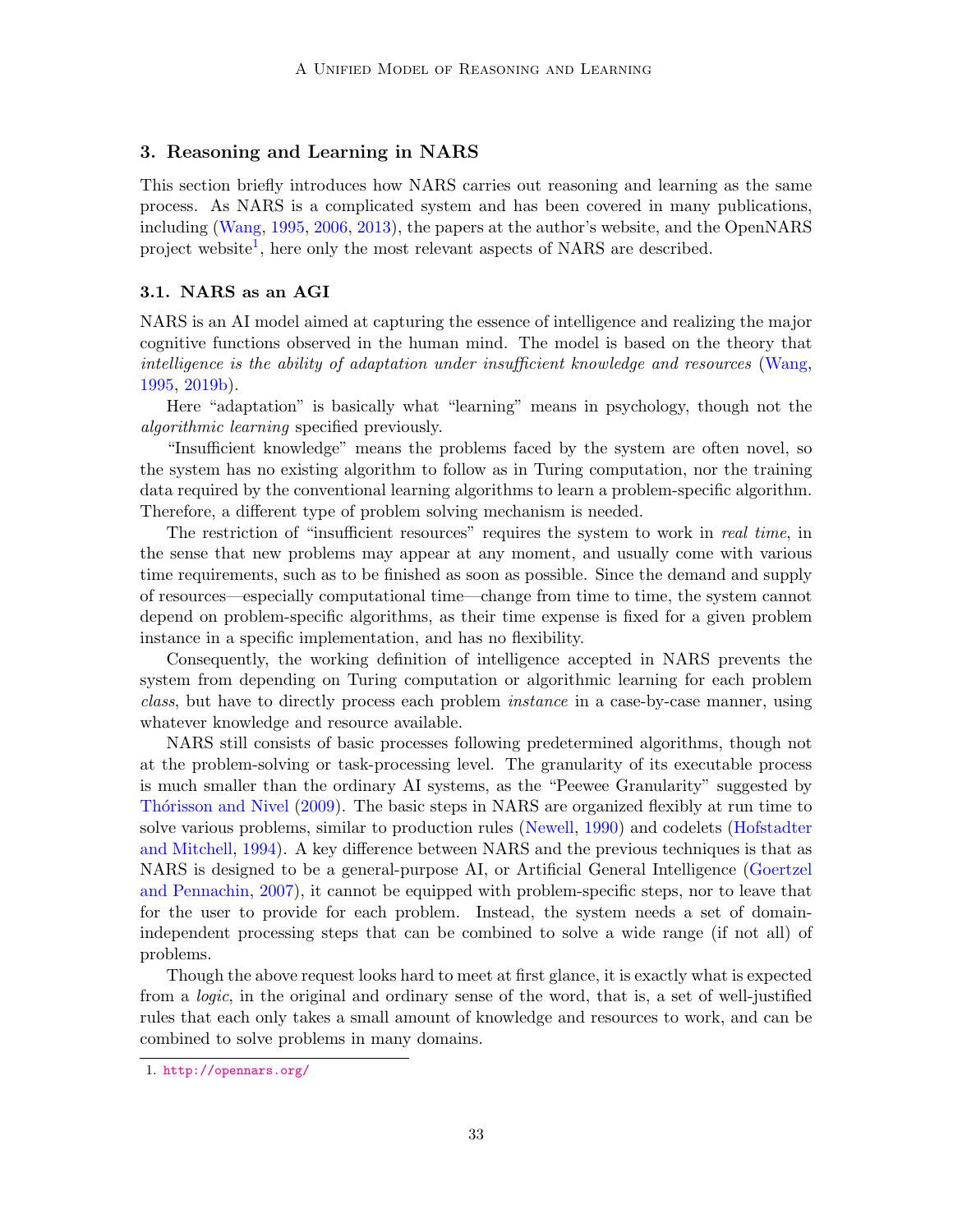This is why NARS is built as a reasoning system that follows a logic. Of course, it cannot be the proof-oriented mathematical logic or its close variants. Among the functions missed in ordinary reasoning systems, it is learning that NARS must have.

### 3.2. Extended form of reasoning

An adaptive reasoning system is fundamentally different from an axiomatic reasoning system, as the former must face a changing environment, so it is absolutely necessary for the system to be able to revise its beliefs according to its experience. With the assumption of insufficient knowledge, it means no belief can be taken as an "axiom" in the sense that its truth-value cannot be challenged by new experience, and this is why NARS has "nonaxiomatic" in its name, which stresses its key difference from the traditional systems. On the other hand, NARS also has "reasoning system" in its name, as it still follows a logic.

Without a set of axioms as reference, how can NARS decide the truthfulness of a statement? Being adaptive, NARS uses an *experience-grounded semantics*, and judges the truthvalue of each statement by its extent of agreement with the system's relevant experience, or available evidence [\(Wang,](#page-19-13) [2005\)](#page-19-13). According to this definition, non-deductive reasoning such as induction, abduction, analogy, and so on—become justifiable, as they are still truth-preserving in the sense that their premises support the conclusion to the extent indicated by the truth-value [\(Wang,](#page-20-2) [2013\)](#page-20-2). Similarly, the meaning of a term used in the system is determined by its role in the experience, so may change as the system is running and getting new experience.

NARS' primary work is not theorem proving, but achieving its goals according to its beliefs obtained from its experience. Since accurately predicting the future is impossible, what reasoning does is to relate the current situation to the past situations to treat novel objects as familiar ones. In a broad sense, all reasoning is analogy as argued by [Hofstadter](#page-16-13) [\(1995\)](#page-16-13). For this reason, the basic statement in NARS does not describe the relation among objects in the world, but the substitutability among concepts, that is, to what extent concept A can be treated as concept B.

The formal language suitable for such statements is not predicate calculus, but the categorical language used in term logic, as exemplified by Aristotle's Syllogistic [\(Aristotle,](#page-15-2) [1989\)](#page-15-2), where the typical form of a statement consists of a *subject term* and a *predicate* term, with a copula indicating their substitutability. Using these categorical statements as premises and conclusions, the syllogistic rules specify the various ways the substitutability transfer among the terms. In this format, Peirce found an elegant way to uniform deduction, induction, and abduction, by taking the latter two as the former one with a premise switched with the conclusion [\(Peirce,](#page-18-1) [1931\)](#page-18-1).

In NARS, the rules used by Aristotle and Peirce are extended from binary to multivalued, with the truth-value interpreted as a measurement of evidential support, so as to consistently justify deduction, induction, and abduction, as well as many other inference rules [\(Wang,](#page-20-2) [2013\)](#page-20-2):

- The revision rule combines truth-values coming from disjoint evidence bases.
- The choice rule selects the best answer for a question by balancing evidential support, simplicity, and other factors.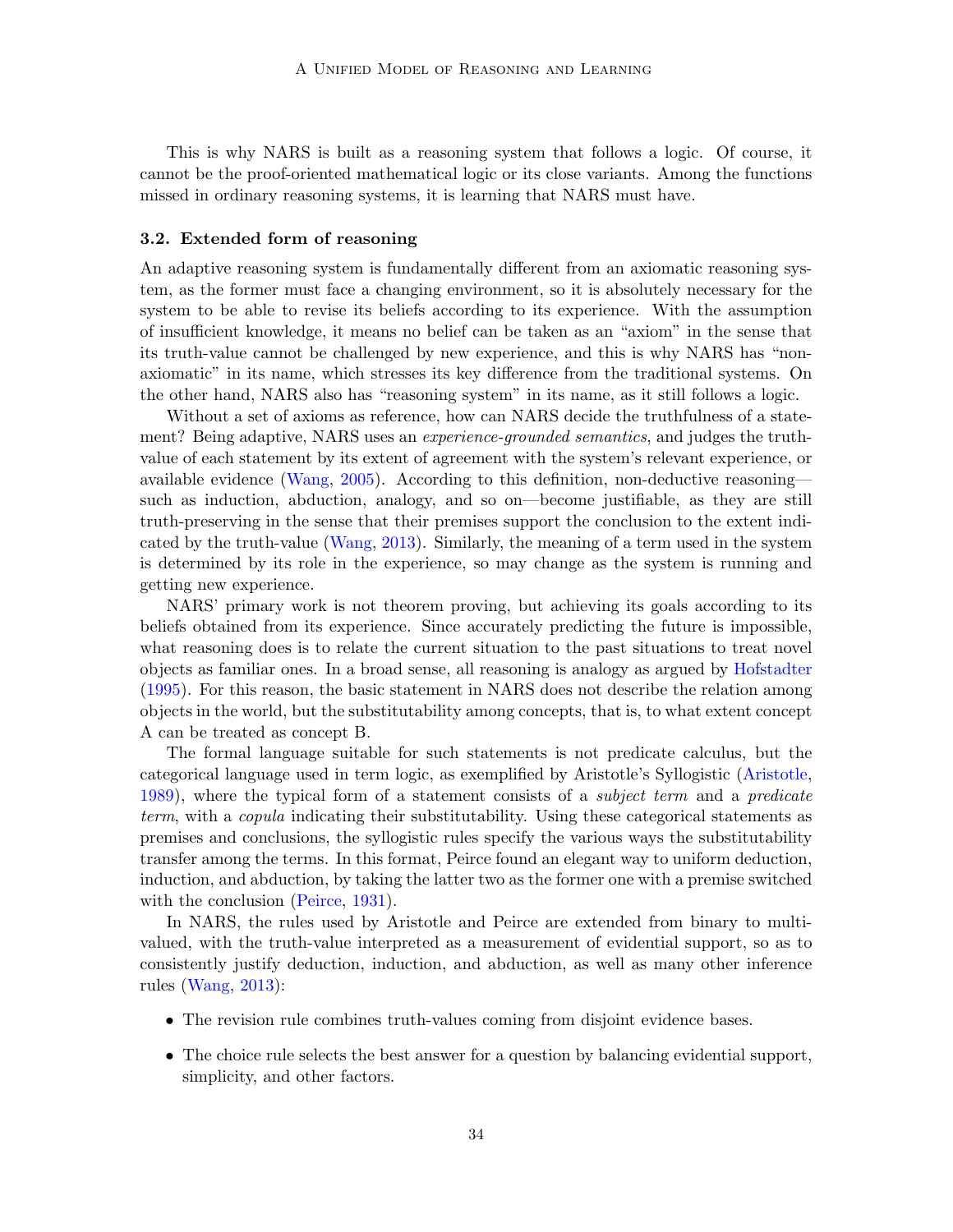- The compositional rules build compound terms from existing terms to express experience more efficiently.
- Statements are extended to represent events with time-stamped truth-value, so as to support temporal and causal reasoning.
- Events are extended to represent operations (executable/realizable statements) and goals (statements to be realized) to support procedural reasoning, as in logic programming [\(Kowalski,](#page-17-9) [1979\)](#page-17-9).
- Via a sensorimotor interface, NARS can send commands and receive feedback from connected hardware/software devices, so as to control sensors and actuators.

Each problem usually takes multiple inference steps to solve. Since each rule is justified independently, there are many different ways to combine them for a given problem. Under the knowledge restriction, NARS normally does not know the optimal procedure (that is, the problem-specific algorithm); under resource restriction, the system cannot exhaustively explore every possible path.

In this situation, what NARS does is *controlled concurrency* [\(Wang,](#page-19-2) [2006\)](#page-19-2), which is similar to the time-sharing mechanism in operating systems. Conceptually, there are many tasks under processing in parallel, and the system moves among them and carries out one inference step on one of them in each time slot. The system does not equally treat every task, or every possible path (formed by the beliefs accessed) of processing a task, but gives each of them a relative priority value to indicate its rank in resource allocation. Each priority value is a summary of the relevant factors evaluated according to the system's experience. Tasks and beliefs with higher priority have higher chance to be accessed, and priority values are adjusted according to the changes in the situation.

Consequently, the reasoning process for a given problem is not designed or learned in advance, but formed at run time when the problem instance is under processing. The processing path depends on the available knowledge and resources at the moment, so is highly context-sensitive. Even if the same problem instance is repeatedly given to the system, the process and the result may (though not necessarily) be different.

### 3.3. Learning as self-organizing

The architecture of NARS is shown in Figure [1.](#page-8-0) The system interacts with its environment via multiple channels. In some channels, input/output messages are in a language, including Narsese (the native language of NARS), a computer language, or a human language. Some other channels connect sensorimotor devices that directly interact with the physical world. Each channel manages the input and output operations, converts the data formats, and carries out some preliminary processing.

All input messages are treated as reasoning tasks by the system. There are three types of task: a judgment to be remembered, a goal to be achieved, or a question to be answered. Some (selected) tasks from the channels are pooled in the overall experience buffer, where cross-modality relations are built among them, and some (selected) tasks are entered into the system's memory for further processing.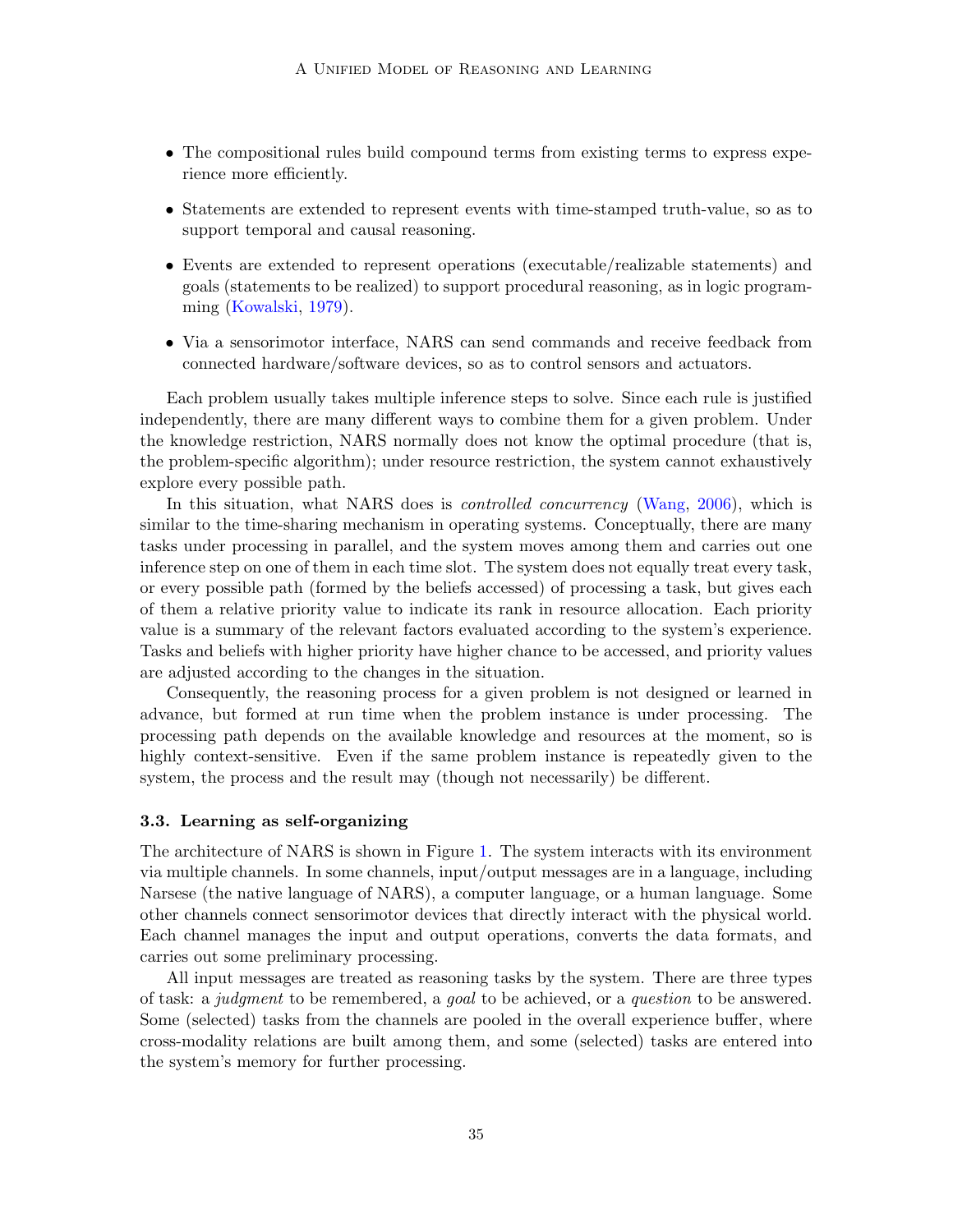

<span id="page-8-0"></span>Figure 1: Architecture of NARS.

NARS' memory is a concept network, where each concept is named by a term, and contains the beliefs, desires, and tasks about that term. In each working cycle, a concept is selected, then a task and a belief (or desire) are select, and all these selections are biased by the priority of the items involved.

The selected task-belief pair is feed into the inference engine, where they are used as premises by the applicable rules and produce a number of derived tasks. The derived tasks are collected in the internal experience buffer for preliminary processing, and the selected ones among them enter the overall experience buffer, just like the selected input tasks.

After starting, NARS simply repeats the above working cycle until it is stopped from the outside. In the process, each task is processed using the system's knowledge (i.e., beliefs and desires), and at the same time enrich or revise the knowledge. The system's objective is not to process any specific task to a predetermined ending condition, but to carry out all existing tasks as far as possible, that is, as allowed by the available knowledge and resources.

The above is only a highly simplified description of how NARS works, and more details of the systems can be found in the relevant publications like [Wang](#page-19-2) [\(2006,](#page-19-2) [2013\)](#page-20-2), plus the online documentation and source code of the implementation. For the purpose of this article, it is enough to show the pervading nature of learning in NARS, as it happens in various forms in many places in the system:

- New inputs from the channels form the system's experience, from which the system learns various forms of knowledge at different levels of generalization and abstraction.
- The judgment tasks are processed in spontaneous forward inference that creates new beliefs and revise previous beliefs.
- The goals and questions are processed in backward inference that creates new desires and revise previous desires.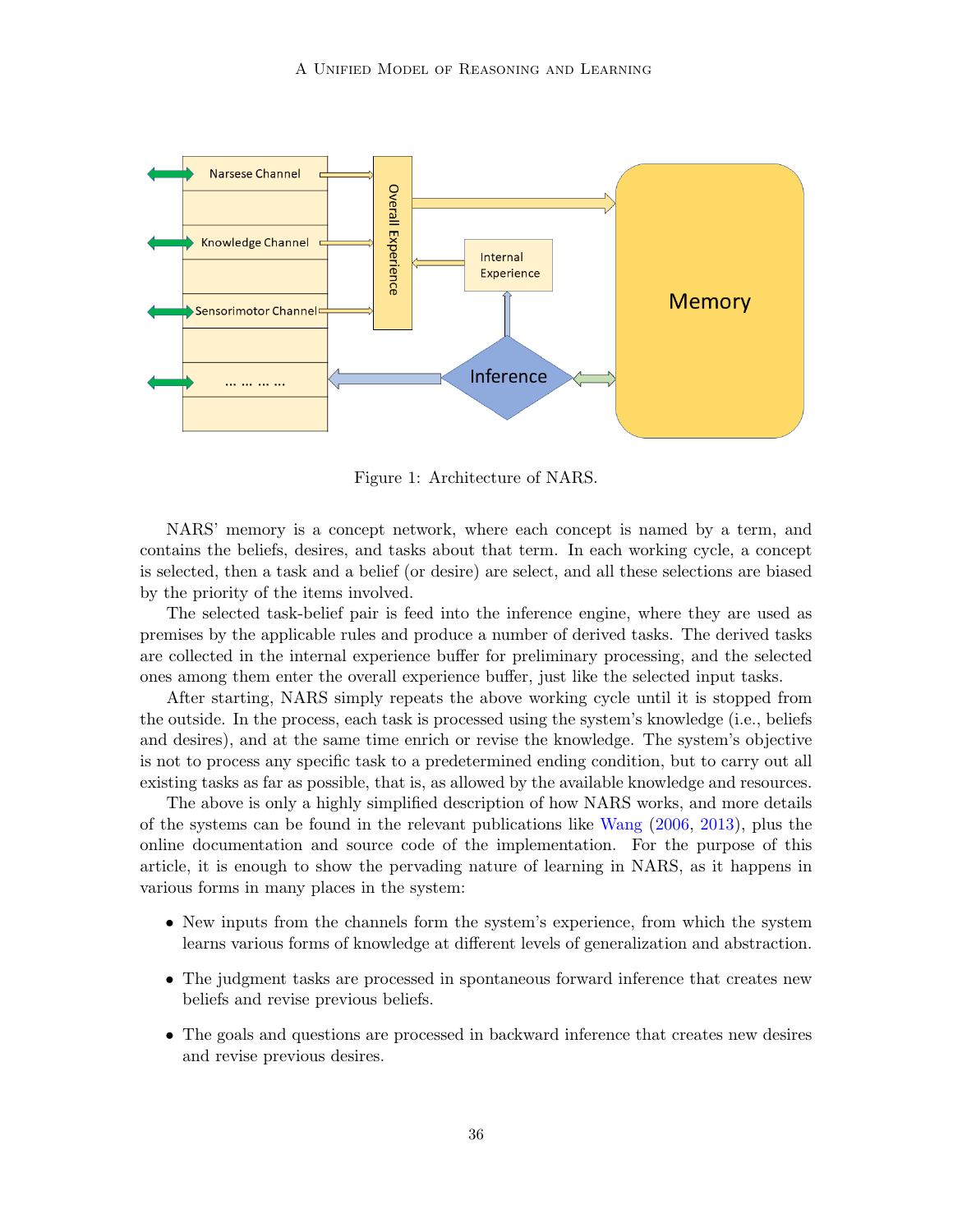- Compound terms are composed to summarize experience, including new percepts and operations as special cases. Compound operations work like problem-specific skills or programs.
- The priority distributions among tasks, beliefs, desires, and concepts are adjusted from time to time according to history and context.
- New concepts are formed both from new compound terms and from significantly changed old concepts.

Overall, these experience-driven changes reorganize the system's memory to better predict the future and to use the computational resources more efficiently, so they are indeed "learning" in the original and general sense of the word [\(Wang,](#page-19-14) [2000;](#page-19-14) [Wang and Li,](#page-20-6) [2016\)](#page-20-6). However, it is very different from the current machine learning techniques:

- There is no overall learning algorithm.
- The system accepts multiple types of knowledge or data, rather than only the concrete problem instances.
- The learning process works with any amount of data, and no converging is expected.
- The system learns in real time and is sensitive to contextual time pressure.
- The reasoning processes and conclusions are explainable, at least in principle.

Now we can see why it is claimed at the beginning of the article that reasoning and learning are unified in NARS, as there is no separate processes for each of the two. Even so, it is still meaningful to talk about the two functions separately: when the process is considered as reasoning, the focus is at the individual steps, with its premise-conclusion relations and their computational implementation; when the process is considered as learning, the focus is at the long-term consequences of the steps in memory.

# 4. An Example

In this section, a concrete example is used to show how NARS reasons and learns. Limited by the length of the article, the description is highly simplified to keep the basics, and only includes a small portion of the cognitive functions of NARS.

### Representation

In this example, only the simplest Narsese statement is used, which has the format of " $S \to P$ ", where S is the subject term, P the predicate term, and ' $\rightarrow$ ' the *inheritance* copula. The statement intuitively means "S is a specialization of P", or equivalently, "P is a generalization of S". To make the examples understandable, English words are used for terms, though in NARS the meaning of a term is determined by what the system knows about it, which will not be the same as what the same word means to a human reader, though there are certain similarity between the two.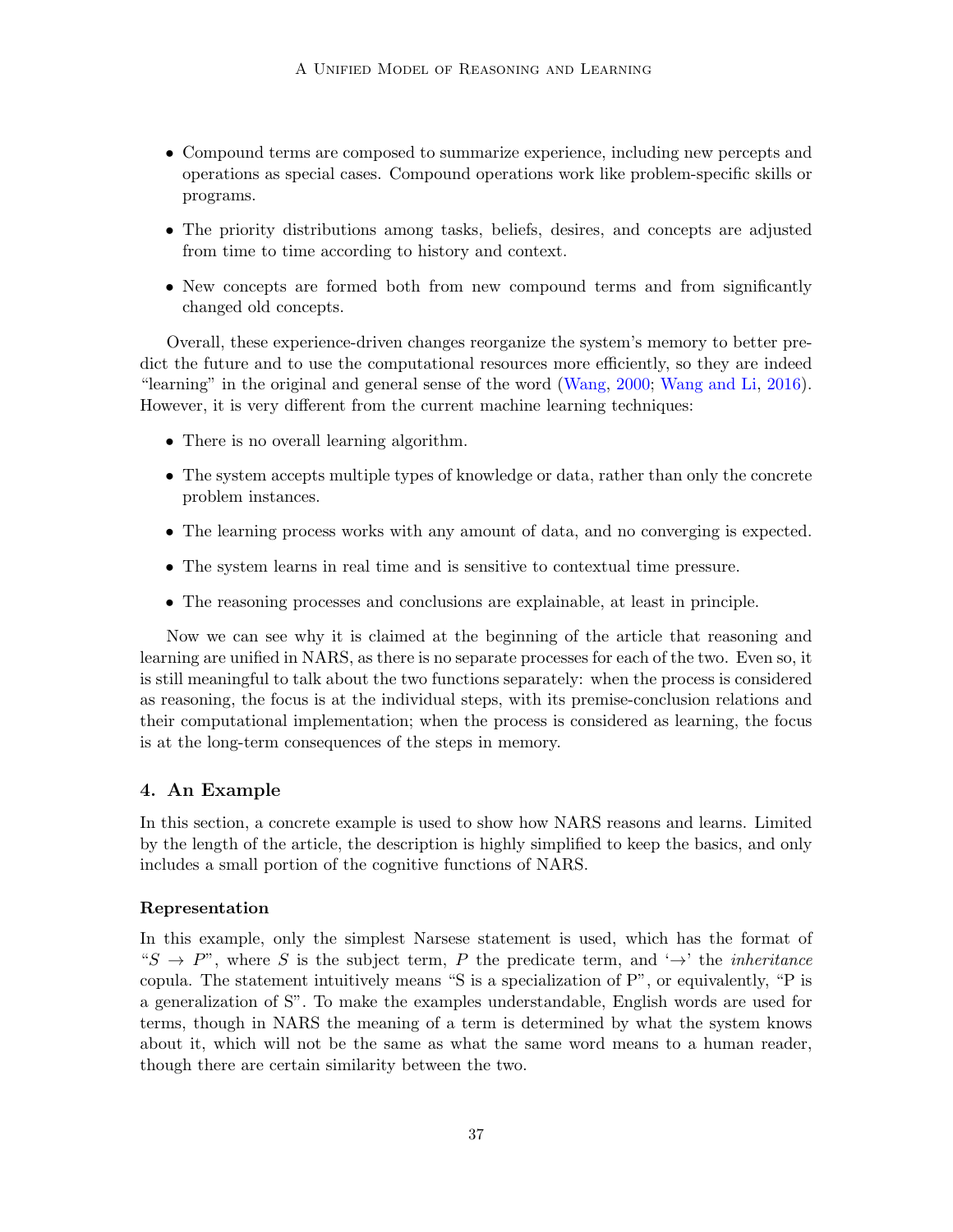The truth-value of a statement is written as  $\langle f, c \rangle$ , a pair of real numbers in [0, 1], where f is frequency, measuring the proportion of positive evidence among current evidence, and c is confidence, measuring the proportion of current evidence among all evidence at a near future after a constant amount of new evidence arrives. The formal definition of *evidence* in NARS is given in [\(Wang,](#page-20-2) [2013\)](#page-20-2), and it is enough to be intuitively understood in this article. To make the description simple, in the following all given "facts" have the same truth-value  $\langle 1.0, 0.9 \rangle$ , that is, as supported by the same amount of positive evidence, and no negative evidence.

This example starts with three facts:

$$
bird \to animal \langle 1.0, 0.9 \rangle \tag{1}
$$

$$
robin \to bird \langle 1.0, 0.9 \rangle \tag{2}
$$

$$
\{Tweety\} \to \text{robin} \langle 1.0, 0.9 \rangle \tag{3}
$$

They intuitively express "Bird is a type of animal", "Robin is a type of bird", and "Tweety is a robin", respectively. Curly braces are used in  $\{T \nvert\}$ , because Tweety is a proper name, so cannot be treated as "a type of robin" until the *extensional set* operator (written as curly braces) turns Tweety into "Tweety-like things", intuitively speaking.

# Deduction

As a term logic, typical inference rules in NARS are syllogistic, in that each rule takes two premises sharing a term, and derives a conclusion between the other two terms. Since statements in NARS have numerical truth-values, each inference rule has an associated truth-value function to calculate the truth-value of the conclusion from those of the premises.

The two factors in a truth-value are interpreted as extended Boolean variables, and the Boolean operators  $AND$ ,  $OR$ , and  $NOT$  are extended from  $\{0, 1\}$  to  $[0, 1]$ , similar to how Triangular Norms are used [\(Bonissone,](#page-15-14) [1987\)](#page-15-14). Using these operators as building blocks, the truth-value functions of NARS are established from their boundary conditions determined according to the experience-grounded semantics. Since truth-value calculation is not the focus of this article, in the following the results are directly displayed and their properties are discussed, without explaining the truth-value functions involved. For the formal definitions and derivations of all the truth-value functions of NARS, see [\(Wang,](#page-20-2) [2013\)](#page-20-2).

The deduction rule requires the subject of the first premise to be the same as the predicate of the second premise. Using pairs  $(1)-(2)$  and  $(2)-(3)$  as premises, the deduction rules derived (4) and (5), respectively:

$$
robin \rightarrow animal \langle 1.0, 0.81 \rangle \tag{4}
$$

$$
\{Tweety\} \to bird \langle 1.0, 0.81 \rangle \tag{5}
$$

Finally, from  $(4)-(3)$  or  $(1)-(5)$ , the following conclusion is derived:

$$
\{Tweety\} \to animal \langle 1.0, 0.73 \rangle \tag{6}
$$

In the above deductions, since all evidence involved are positive, the conclusions all have frequency 1.0 (purely positive), though the confidence values get lower and lower with the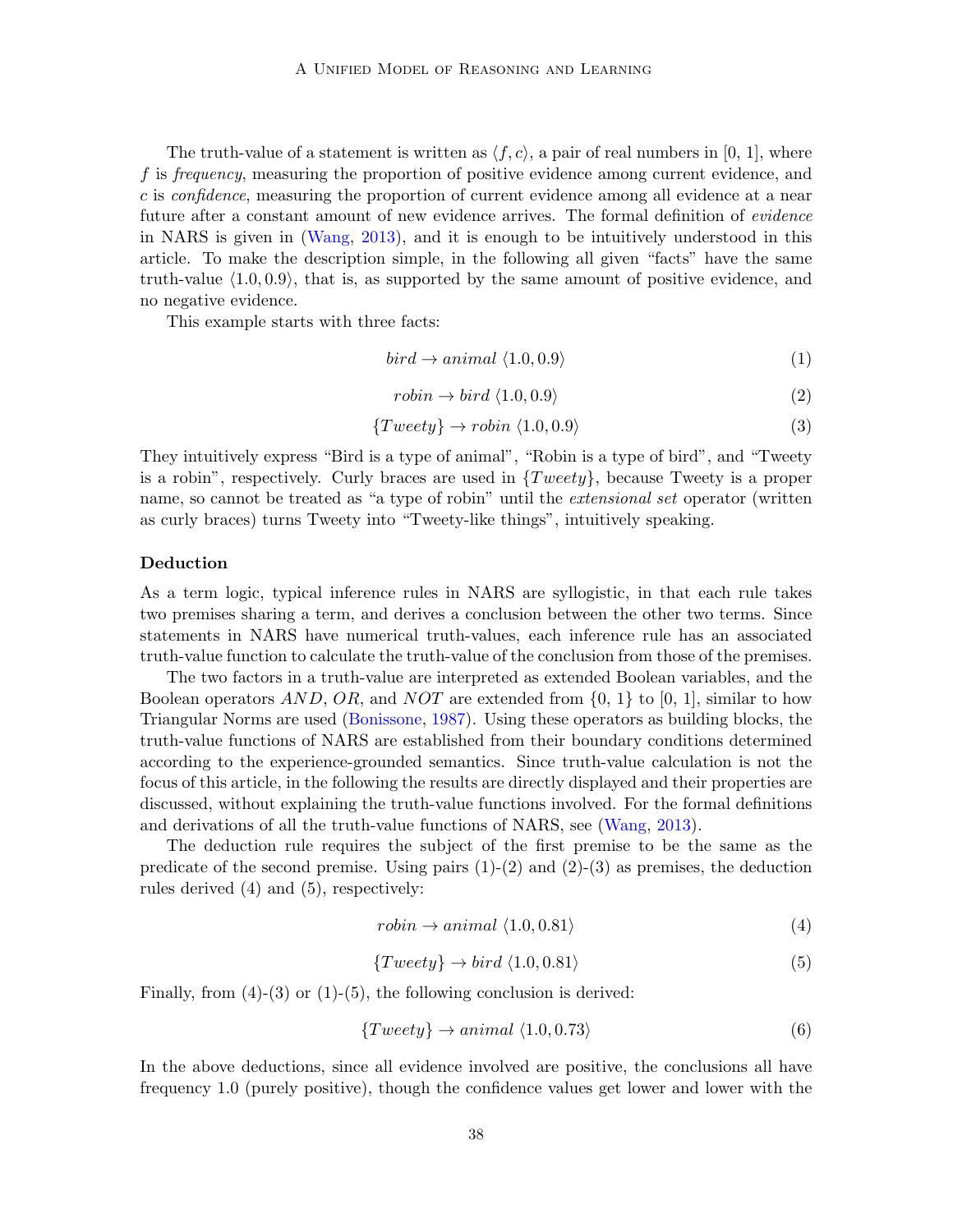increasing of inference steps, indicating the decrease of the stability of the judgments when challenged by new evidence.

If the truth-values in the premises and conclusions are all omitted and all statements are taken as (binary) true statements, the inference remains valid. It shows that the deduction rule extends the transitivity of the inheritance copula from binary to multi-valued.

# Induction

The induction rule requires the two premises to share the same subject. In this example, after the system is given

$$
\{Tweety\} \to [yellow] \langle 1.0, 0.9 \rangle \tag{7}
$$

where square brackets are used in [yellow], because yellow is an adjective, so needs to be turned into "yellow things" by the *intensional set* operator (written as square brackets), so as to serve as the predicate in an inheritance statement.

From (3) and (7), the induction rule derives the following conclusion

$$
robin \rightarrow [yellow] \langle 1.0, 0.45 \rangle \tag{8}
$$

What happened here is the property of "being yellow" is generalized from  $\{Tweety\}$  to robin. Since the conclusion states about a larger number of situations than the premises, such an inference is "ampliative" and therefore invalid according to the traditional theories, as argued by [Hume](#page-17-4) [\(1748\)](#page-17-4). Induction and other non-deductive inference become justifiable in NARS, because reasoning is no longer taken as theorem proving but a form of adaptation, or learning, where a conclusion is evaluated against *past experience*, not *future experience* or *objective reality.* In the above example,  $\{T \text{wecty}\}$  provides a piece of positive evidence for the conclusion, as indicated by the truth-value. Again, the detail of truth-value calculation is explained in [\(Wang,](#page-20-2) [2013\)](#page-20-2), though it can still be seen that with the same truth-values of the premises, inductive conclusions are less confident than deductive conclusions. In NARS, induction is a form of "weak" inference while deduction is "strong". Therefore, the traditional distinction between the two types of inference still exists in NARS, except that here it is a *quantitative* difference, not a *qualitative* one.

Given the symmetry of the premises, from (7) and (3) the induction rule also derives

$$
[yellow] \rightarrow robin \langle 1.0, 0.45 \rangle \tag{9}
$$

because positive evidence supports inheritance in both directions. However, since negative evidence only effects one of the two conclusions, (8) and (9) may get different truth-values in the long run. This will become more clear after the revision rule is described in the following.

For the same reason,  $(5)$  and  $(6)$  can be used with  $(7)$  to get more inductive conclusions:

$$
bird \rightarrow [yellow] \langle 1.0, 0.42 \rangle \tag{10}
$$

$$
animal \rightarrow [yellow] \langle 1.0, 0.40 \rangle \tag{11}
$$

They show that NARS can generalize the same observation to different levels. Unlike in machine learning algorithms, in NARS there is no "inductive bias" that favors certain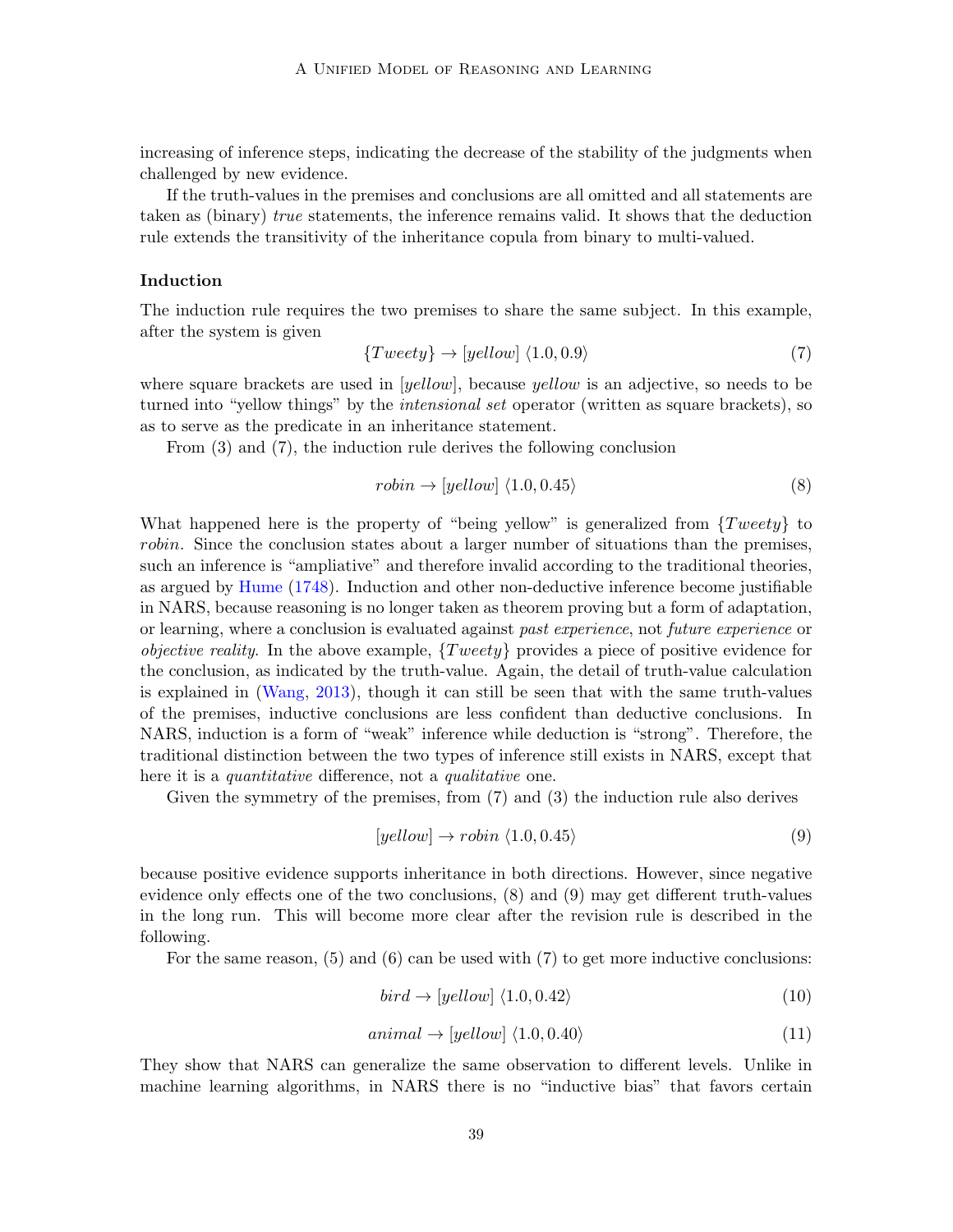specific generalizations among all possibilities. Instead, different levels of generalizations can coexist, though usually with different truth-values and usages. Of course, NARS will not attempt to exhaust all possible generalizations of an observation, but only produces the ones obtained under the existing knowledge and resource restriction.

#### Abduction

The abduction rule is symmetric with the induction rule, and requires the two premises to share the same predicate. In this example, after the system is given

$$
goldfinch \rightarrow [yellow] \langle 1.0, 0.9 \rangle \tag{12}
$$

from (12) and (7) by abduction, it is derived

$$
\{Tweety\} \to \text{goldfinch} \langle 1.0, 0.45 \rangle \tag{13}
$$

In this case, "being yellow" provides positive evidence for Tweety to be judged as a goldfinch, though abduction is also a form of weak inference, so the confidence of the conclusion is relatively low, as in induction.

[Peirce](#page-18-1) [\(1931\)](#page-18-1) considered the cognitive function of abduction to be explanation, which can be applied to this example, that is, "Tweety is a goldfinch" explains why it is yellow. However, in NARS the rules are defined and applied in a formal way, so to say the above inference is abduction, it is completely because of the pattern it has.

#### Revision

In each inference step, only the premises are considered, so the above abductive step does not consider that Tweety cannot be both a robin and a goldfinch. However, further inference may reveal such contradictions, then the revision rule will be invoked. The premises of the revision rule are two judgments that are about the same statement, but their truth-values are based on disjoint bodies of evidence. In the conclusion, the evidence from both premises are pooled, and the truth-value is calculated accordingly.

To continue the current example, assume from some source the system gets the following judgment that has negative evidence only:

$$
\{Tweety\} \to animal \langle 0.0, 0.9 \rangle \tag{14}
$$

From  $(14)$  and the earlier conclusion  $(6)$ , the revision rule generates

$$
\{Tweety\} \to animal \langle 0.23, 0.92 \rangle \tag{15}
$$

which is mostly negative, because  $(14)$  is based on more evidence than  $(6)$ .

Since (6) is derived from other judgments, the revision process does not stop here. From (14) and the relevant judgments, eventually the following revision conclusions will be produced, where the step-by-step process is omitted:

$$
robin \rightarrow animal \langle 0.84, 0.83 \rangle \tag{16}
$$

$$
\{Tweety\} \to bird \langle 0.84, 0.83 \rangle \tag{17}
$$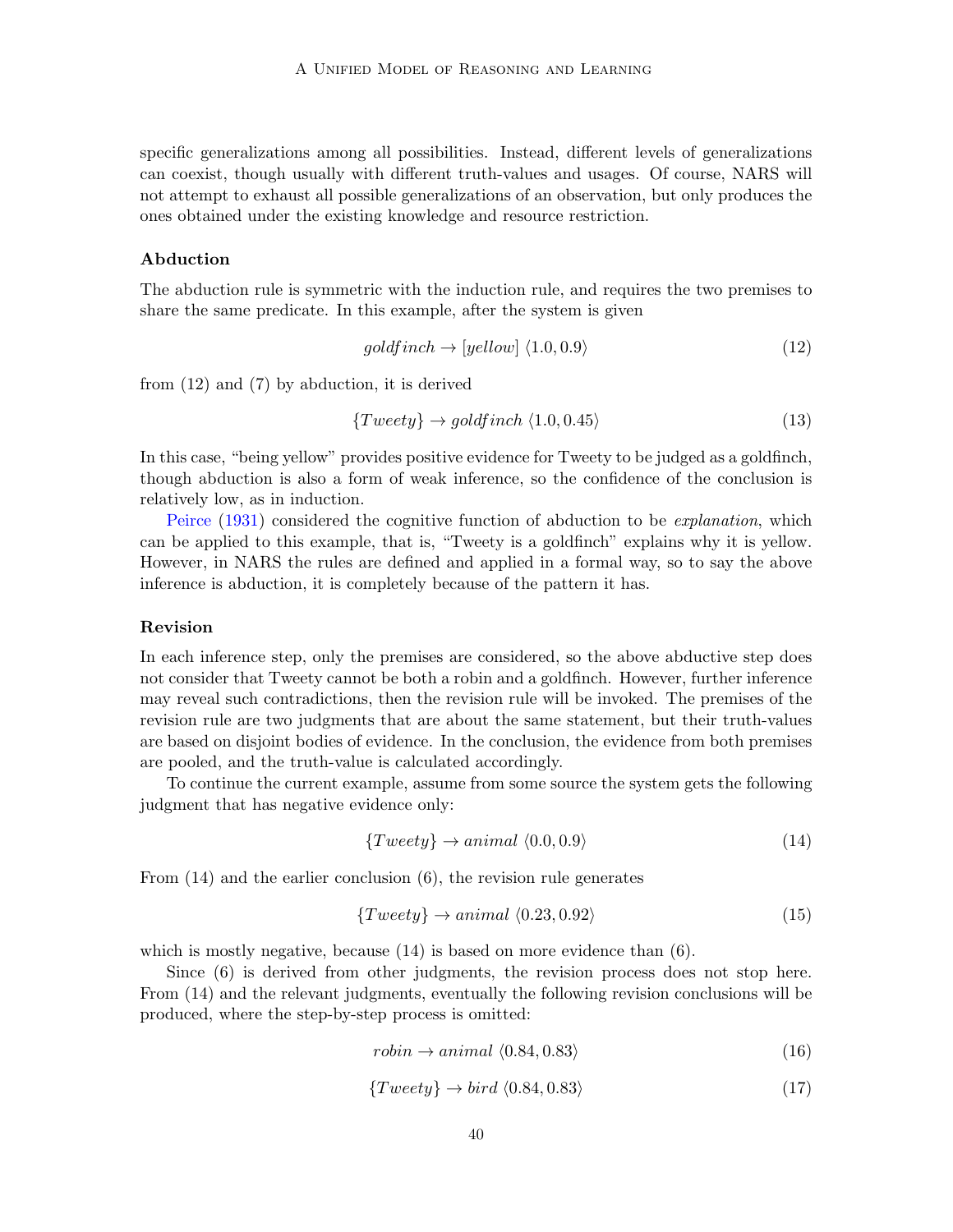$$
bird \rightarrow animal \langle 0.93, 0.91 \rangle \tag{18}
$$

$$
\{Tweety\} \to \text{robin} \langle 0.93, 0.91 \rangle \tag{19}
$$

$$
robin \to bird \langle 0.96, 0.90 \rangle \tag{20}
$$

This example shows that even the initial input "facts" can be revised to different extents, depending on their relations with other knowledge obtained from the experience.

### Composition

From (7) and (5), a composition rule derives the conclusion

$$
\{Tweety\} \to ([yellow] \cap bird) \langle 1.0, 0.73 \rangle \tag{21}
$$

This rule is different from the other rules introduced earlier in that it constructs a compound term that intuitively means "yellow bird", which was not in the premises.

Composition rules build various types of compound terms from the terms in the premises, as attempts to find patterns and to summarize experience. This is one way to create new concepts in the system. It is usually impossible to decide whether a new concept will be valuable, as the future is not accurately predictable. What NARS does is to let concepts compete for resources, and gradually form a relatively stable concept network in memory with the concepts that have been useful in summarizing the system's experience and accomplishing its tasks, while the other concepts are forgotten, sooner or later.

The above description of the example focuses on the inference rules, though at the same time there are other activities going on, such as the attention allocation mechanism that selects the premises in each inference step. The selection is priority-based, but to describe that aspect of the system will be too complicated for this article.

Now we can see that each of the above inference steps can be considered as both reasoning and learning, according to certain interpretation of these notions. When the focus is on the relationship between the input and output of each step, we see reasoning; when the focus is on the consequence of each step, we see learning.

### 5. Conclusions

What distinguish NARS from the other AI/ML projects are primarily in its working definitions of the following basic concepts:

**Problem solving.** Turing computation properly captures the meaning of "problem solving" in mathematics and computer science, where a problem is defined on a set of instances, and the solving process should be repeatable and terminable. However, for adaptive systems, problem solving should be case-by-case, depending on the available knowledge and resources at the moment. The Turing computation definition is too restrictive, not because of the transition function, but the initial and final states, since the unique initial state excludes memory between computation processes, and the predetermined final states exclude context sensitivity in deciding the standard for solutions. What an adaptive system needs is *relative rationality* [\(Wang,](#page-20-8) [2011\)](#page-20-8) and the corresponding notion of problem solving.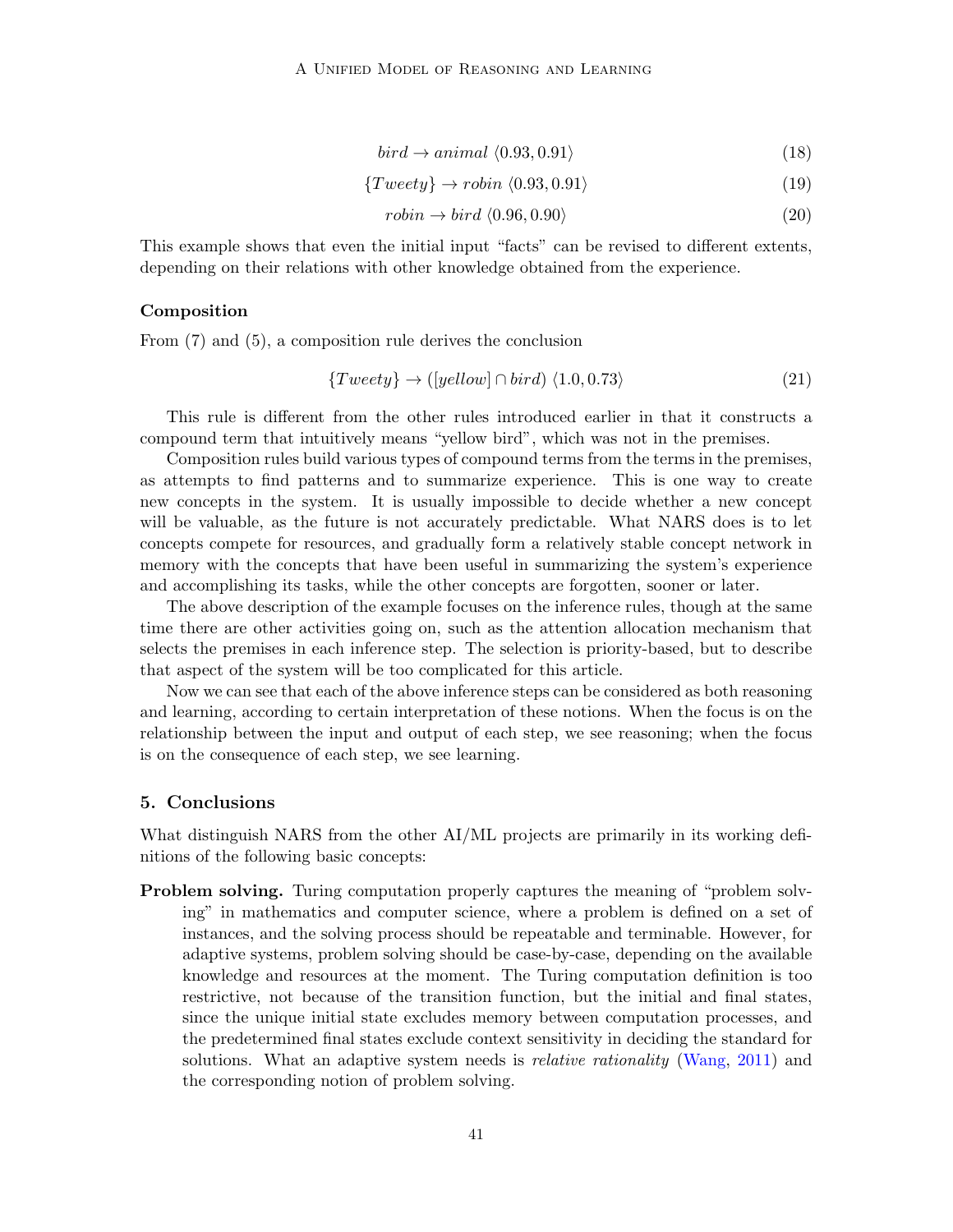- Intelligence. Though currently "intelligence" has multiple major understandings and each has its theoretical and practical values, there are reasons to define it as "adaptation with insufficient knowledge and resources", as such a definition gives intelligence a domain-independent identity by taking it as a meta-level capability. On the contrary, the current focus on problem-solving confuses intelligence with skills, and consequently fails to distinguish intelligent mechanisms from computational mechanisms [\(Wang,](#page-20-7) [2019b\)](#page-20-7). NARS is a realization of this working definition of intelligence, and shows many advantages over the other approaches.
- Reasoning. The type of reasoning captured by mathematical logic is only a special case of human reasoning, and there are still types of valid inference outside axiomatic systems. These two kinds of reasoning systems, axiomatic and non-axiomatic, with their corresponding logic, are suitable for different situations and purposes. What is needed for AI most is to recognize the patterns of valid reasoning in everyday thinking, then to formalize and automatize them, as exemplified by NARS [\(Wang,](#page-20-9) [2019a\)](#page-20-9).
- Learning. Though machine learning research has achieved great successes, what they have been focused on is only a special type of learning, when compared to the types of learning occurring in human cognition. In NARS, learning is taken as self-organizing activities that occur in many forms and many places in the system, and shows many desired features [\(Wang and Li,](#page-20-6) [2016\)](#page-20-6).

In scientific research, usually we should use a concept with its generally accepted definition and understanding, unless there is enough reason to challenge the consensus. Here my major reason is that the above new definitions provide better solutions to many existing problems, and are also arguably closer to the original meanings of these concepts.

One consequence of the new conceptions is the natural unification of the various cognitive functions. In this article only the unification of reasoning and learning is discussed, though in the same spirit many other cognitive functions are also carried out by the same underlining process in NARS.

Given the complexity of intelligence, cognition, thinking, and the related notions, people often focus on one aspect of them in research, which is a valid and feasible strategy. However, just because we can recognize a cognitive function and describe it coherently, it does not mean that it should be realized in computers as a process independent of the other cognitive functions. On the contrary, it is very likely to be one aspect of a underlying process that is also responsible for many other cognitive functions altogether. In such a situation, to achieve them together may be not only theoretically more coherent, but also technically easier. NARS is still an on going project, and its further progress will hopefully tell us more about this strategy toward general intelligence.

### Acknowledgments

Support for this research partly comes from the University Research Program of Cisco Systems, Inc., though the funding has no influence on the opinions expressed in this article. Thanks Kris Thórisson and the reviewers for their valuable comments.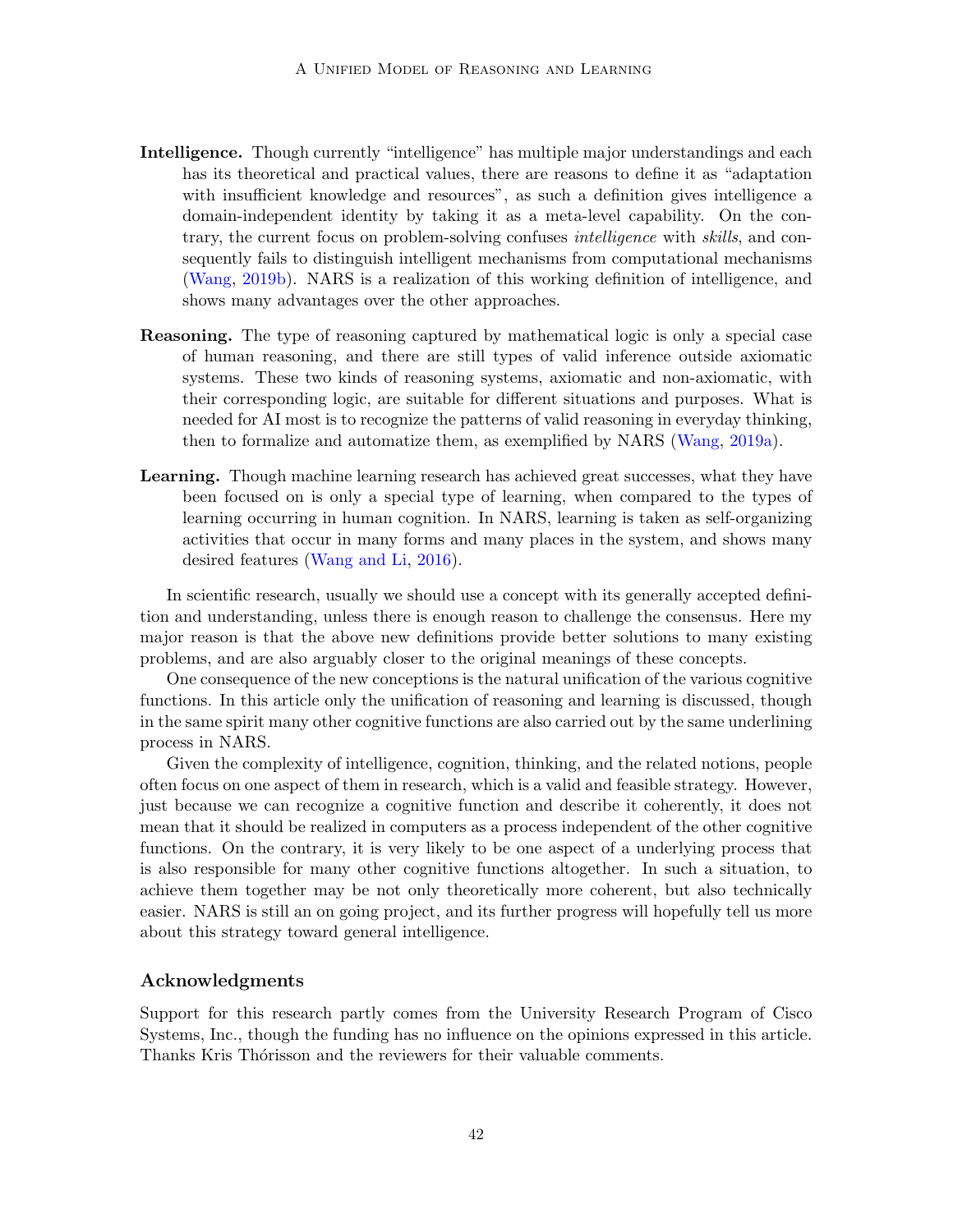# References

- <span id="page-15-6"></span>C. E. Alchourrón, P. Gärdenfors, and D. Makinson. On the logic of theory change: Partial meet contraction and revision functions. Journal of Symbolic Logic, 50:510–530, 1985.
- <span id="page-15-11"></span>John R. Anderson and Christian Lebiere. *The Atomic Components of Thought*. Lawrence Erlbaum Associates, Mahwah, New Jersey, 1998.
- <span id="page-15-2"></span>Aristotle. Prior Analytics. Hackett Publishing Company, Indianapolis, Indiana, 1989. Translated by R. Smith.
- <span id="page-15-13"></span>Andrea Banino, Adri Puigdomnech Badia, Raphael Kster, Martin J. Chadwick, Vinicius Zambaldi, Demis Hassabis, Caswell Barry, Matthew Botvinick, Dharshan Kumaran, and Charles Blundell. Memo: A deep network for flexible combination of episodic memories. In International Conference on Learning Representations, 2020.
- <span id="page-15-14"></span>Piero P. Bonissone. Summarizing and propagating uncertain information with Triangular Norms. International Journal of Approximate Reasoning, 1:71–101, 1987.
- <span id="page-15-3"></span>George Boole. An Investigation of the Laws of Thought, on Which are Founded the Mathematical Theories of Logic and Probabilities. Walton and Maberly, London, 1854.
- <span id="page-15-4"></span>Martin D. S. Braine and David P. O'Brien, editors. Mental Logic. Lawrence Erlbaum Associates, Mahwah, New Jersey, 1998.
- <span id="page-15-5"></span>Bruce G. Buchanan and Edward H. Shortliffe, editors. Rule-Based Expert Systems: The MYCIN Experiments of the Stanford Heuristic Programming Project. Addison-Wesley, Reading, MA, 1985.
- <span id="page-15-8"></span>Jaime G. Carbonell. Introduction: Paradigms for machine learning. Artificial Intelligence,  $40(1-3):1-9, 1989.$
- <span id="page-15-12"></span>Hui-Qing Chong, Ah-Hwee Tan, and Gee-Wah Ng. Integrated cognitive architectures: a survey. Artificial Intelligence Review, 28(2):103–130, 2007.
- <span id="page-15-9"></span>T. H. Cormen, C. E. Leiserson, R. L. Rivest, and C. Stein. Introduction to Algorithms. MIT Press, 3rd edition, 2009.
- <span id="page-15-10"></span>Thomas Dietterich. Learning and reasoning. Technical report, School of Electrical Engineering and Computer Science, Oregon State University, 2003.
- <span id="page-15-7"></span>Didier Dubois and Henri Prade. Fuzzy set and possibility theory-based methods in artificial intelligence. Artificial Intelligence, 148:1–9, 2003.
- <span id="page-15-1"></span>Whodzisław Duch, Richard Oentaryo, and Michel Pasquier. Cognitive architectures: where do we go from here? In Proceedings of the First Conference on Artificial General Intelligence, pages 122–136, 2008.
- <span id="page-15-0"></span>Edward A. Feigenbaum and Julian Feldman, editors. Computers and Thought. McGraw-Hill, New York, 1963.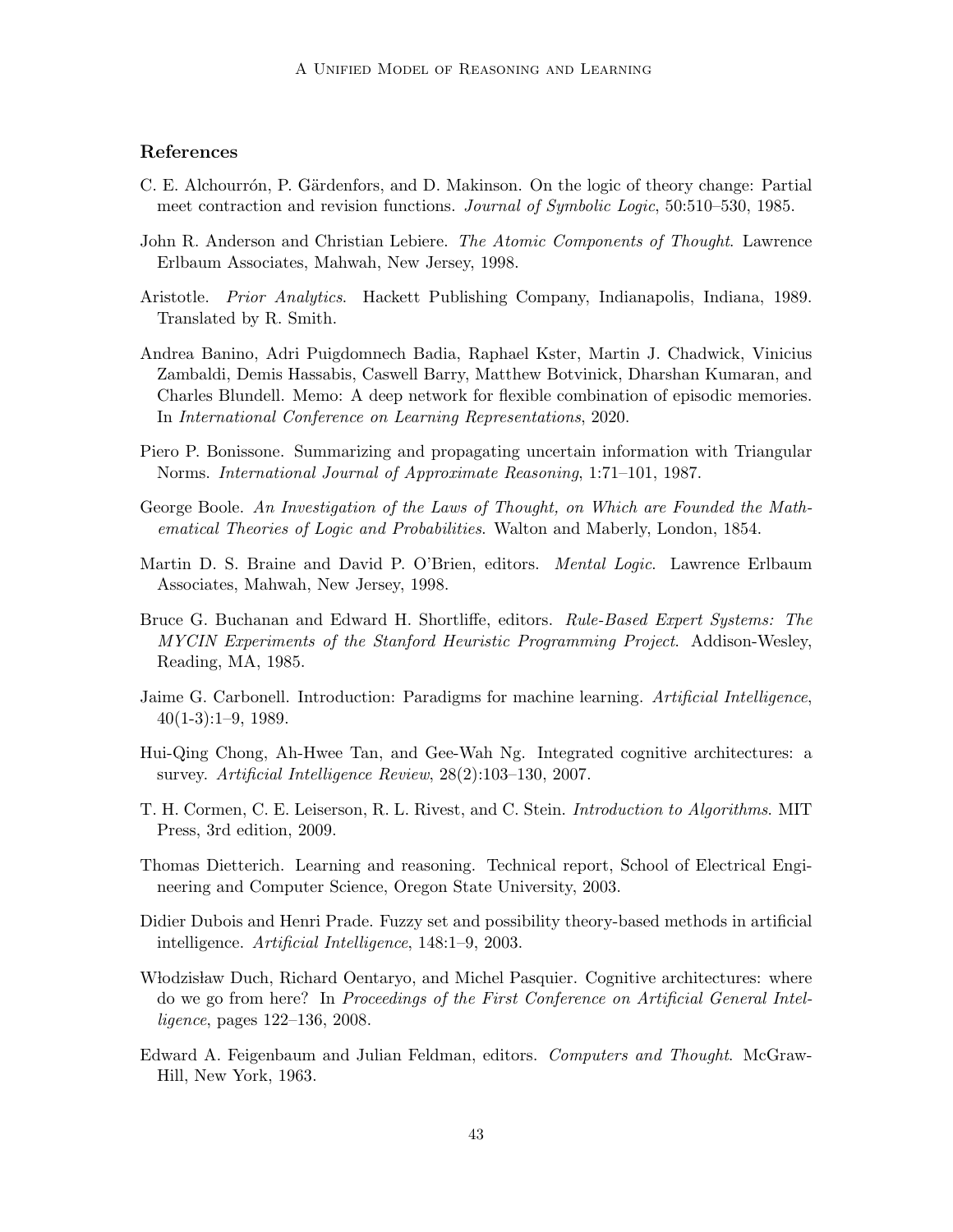- <span id="page-16-7"></span>David Ferrucci, Anthony Levas, Sugato Bagchi, David Gondek, and Erik T. Mueller. Watson: Beyond Jeopardy! Artificial Intelligence, 199:93–105, 2013.
- <span id="page-16-4"></span>Richard E. Fikes and Nils J. Nilsson. STRIPS: A new approach to the application of theorem proving to problem solving. Artificial Intelligence, 2(3-4):189–208, 1971.
- <span id="page-16-6"></span>Peter Flach. Machine Learning: The Art and Science of Algorithms That Make Sense of Data. Cambridge University Press, New York, 2012.
- <span id="page-16-9"></span>Stan Franklin. A foundational architecture for artificial general intelligence. In Ben Goertzel and Pei Wang, editors, Advance of Artificial General Intelligence, pages 36–54. IOS Press, Amsterdam, 2007.
- <span id="page-16-0"></span>Gottlob Frege. Begriffsschrift, a formula language, modeled upon that of arithmetic, for pure thought. In Jean van Heijenoort, editor, Frege and Gödel: Two Fundamental Texts in Mathematical Logic, pages 1–82. iUniverse, Lincoln, Nebraska, 1999. Originally published in 1879.
- <span id="page-16-10"></span>Artur d'Avila Garcez, Marco Gori, Luís C. Lamb, Luciano Serafini, Michael Spranger, and Son N. Tran. Neural-symbolic computing: An effective methodology for principled integration of machine learning and reasoning. FLAP, 6(4):611–632, 2019.
- <span id="page-16-12"></span>Ben Goertzel and Cassio Pennachin, editors. Artificial General Intelligence. Springer, New York, 2007.
- <span id="page-16-1"></span>Anthony C. Grayling. An Introduction to Philosophical Logic. Wiley-Blackwell, Malden, MA, 3rd edition, 2001.
- <span id="page-16-2"></span>Susan Haack. Deviant Logic, Fuzzy Logic: Beyond the Formalism. University of Chicago Press, Chicago Press, 1996.
- <span id="page-16-8"></span>Patrick Hammer, Tony Lofthouse, Enzo Fenoglio, Hugo Latapie, and Pei Wang. A reasoning based model for anomaly detection in the Smart City domain. In Kohei Arai, Supriya Kapoor, and Rahul Bhatia, editors, Intelligent Systems and Applications, pages 144–159, Cham, 2021. Springer International Publishing.
- <span id="page-16-3"></span>Patrick J. Hayes. The naïve physics manifesto. In Donald Michie, editor, *Expert Systems in* the Micro-Electronic Age, pages 242–270. Edinburgh University Press, Edinburgh, 1979.
- <span id="page-16-5"></span>Donald O. Hebb. The Organization of Behavior. Wiley & Sons, New York, 1949.
- <span id="page-16-11"></span>David Heckerman. Bayesian learning. In Robert A. Wilson and Frank C. Keil, editors, The MIT Encyclopedia of the Cognitive Sciences, pages 70–72. MIT Press, Cambridge, Massachusetts, 1999.
- <span id="page-16-13"></span>Douglas R. Hofstadter. On seeing A's and seeing As. Stanford Humanities Review, 4: 109–121, 1995.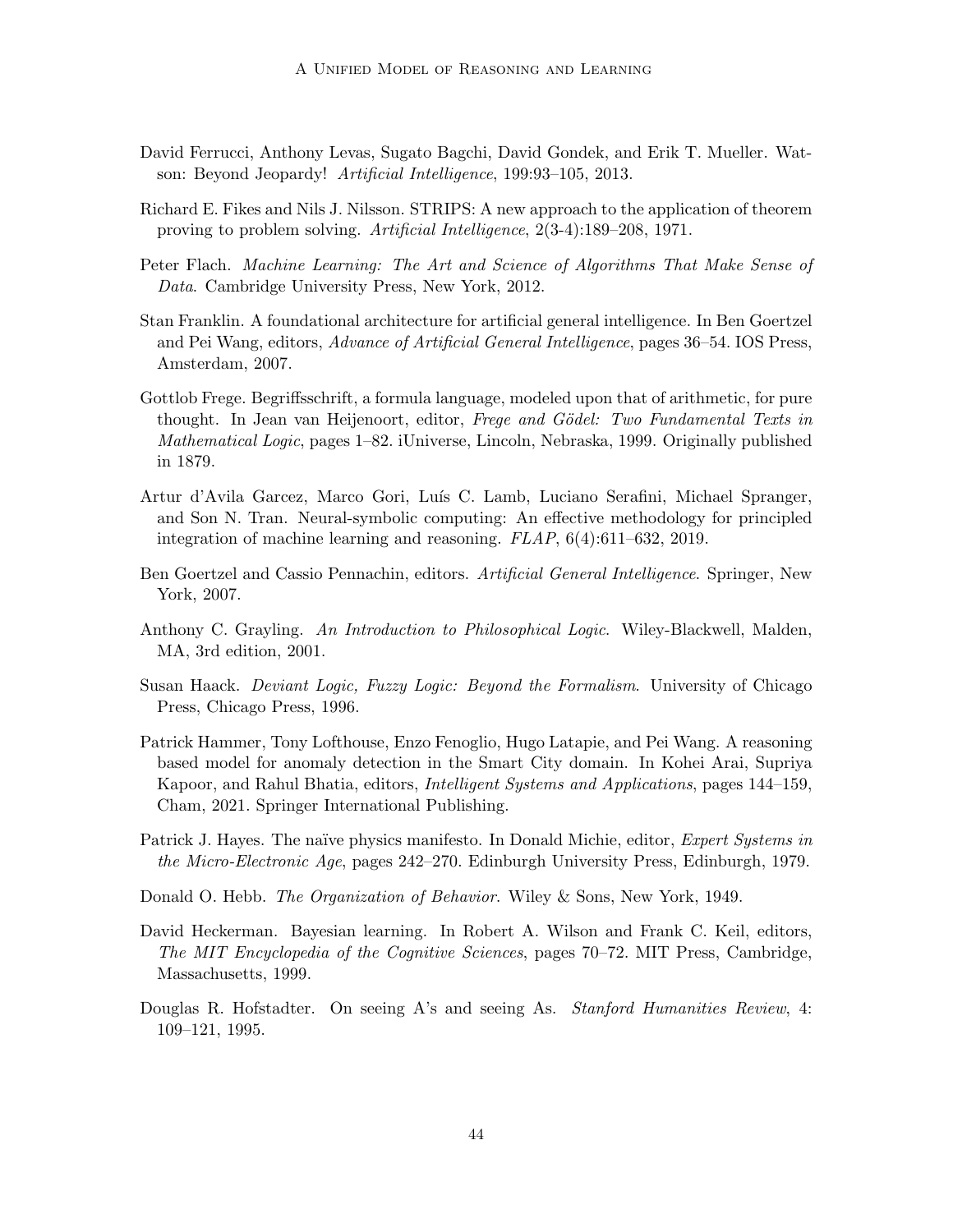- <span id="page-17-14"></span>Douglas R. Hofstadter and Melanie Mitchell. The Copycat project: a model of mental fluidity and analogy-making. In K. Holyoak and J. Barnden, editors, Advances in Connectionist and Neural Computation Theory, Volume 2: Analogical Connections, pages 31–112. Ablex Publishing Corporation, Norwood, New Jersey, 1994.
- <span id="page-17-11"></span>John H. Holland. Escaping brittleness: the possibilities of general purpose learning algorithms applied to parallel rule-based systems. In Ryszard S. Michalski, Jaime G. Carbonell, and Tom M. Mitchell, editors, Machine Learning: an artificial intelligence approach, volume II, pages 593–624. Morgan Kaufmann, Los Altos, California, 1986.
- <span id="page-17-6"></span>John E. Hopcroft, Rajeev Motwani, and Jeffrey D. Ullman. *Introduction to Automata* Theory, Languages, and Computation. Addison-Wesley, Boston, 3rd edition, 2007.
- <span id="page-17-4"></span>David Hume. An Enquiry Concerning Human Understanding. London, 1748.
- <span id="page-17-5"></span>Philip Johnson-Laird. Mental Models. Harvard University Press, Cambridge, Massachusetts, 1983.
- <span id="page-17-3"></span>William Kneale and Martha Kneale. The development of logic. Clarendon Press, Oxford, 1962.
- <span id="page-17-2"></span>Iuliia Kotseruba and John K. Tsotsos. 40 years of cognitive architectures: core cognitive abilities and practical applications. Artificial Intelligence Review, 53(1):17–94, 2020.
- <span id="page-17-9"></span>Robert Kowalski. Logic for Problem Solving. North Holland, New York, 1979.
- <span id="page-17-12"></span>Yann LeCun, Yoshua Bengio, and Geoffrey Hinton. Deep learning. Nature, 521:436–444, 2015.
- <span id="page-17-7"></span>Douglas B. Lenat. CYC: A large-scale investment in knowledge infrastructure. *Communi*cations of the ACM, 38(11):33–38, 1995.
- <span id="page-17-1"></span>George F. Luger. Artificial Intelligence: Structures and Strategies for Complex Problem Solving. Pearson, Boston, 6th edition, 2008.
- <span id="page-17-13"></span>Gary Marcus. The next decade in AI: Four steps towards robust artificial intelligence, 2020. arXiv:2002.06177.
- <span id="page-17-8"></span>John McCarthy. Artificial intelligence, logic and formalizing common sense. In Richmond H. Thomason, editor, Philosophical Logic and Artificial Intelligence, pages 161–190. Kluwer, Dordrecht, 1989.
- <span id="page-17-0"></span>John McCarthy, Marvin Minsky, Nathaniel Rochester, and Claude Shannon. A Proposal for the Dartmouth Summer Research Project on Artificial Intelligence, 1955. URL: [http:](http://www-formal.stanford.edu/jmc/history/dartmouth.pdf) [//www-formal.stanford.edu/jmc/history/dartmouth.pdf](http://www-formal.stanford.edu/jmc/history/dartmouth.pdf), accessed in February, 10, 2022.
- <span id="page-17-10"></span>R.S. Michalski, J.G. Carbonell, and T.M. Mitchell, editors. Machine Learning: An Artificial Intelligence Approach. Springer-Verlag, 1984.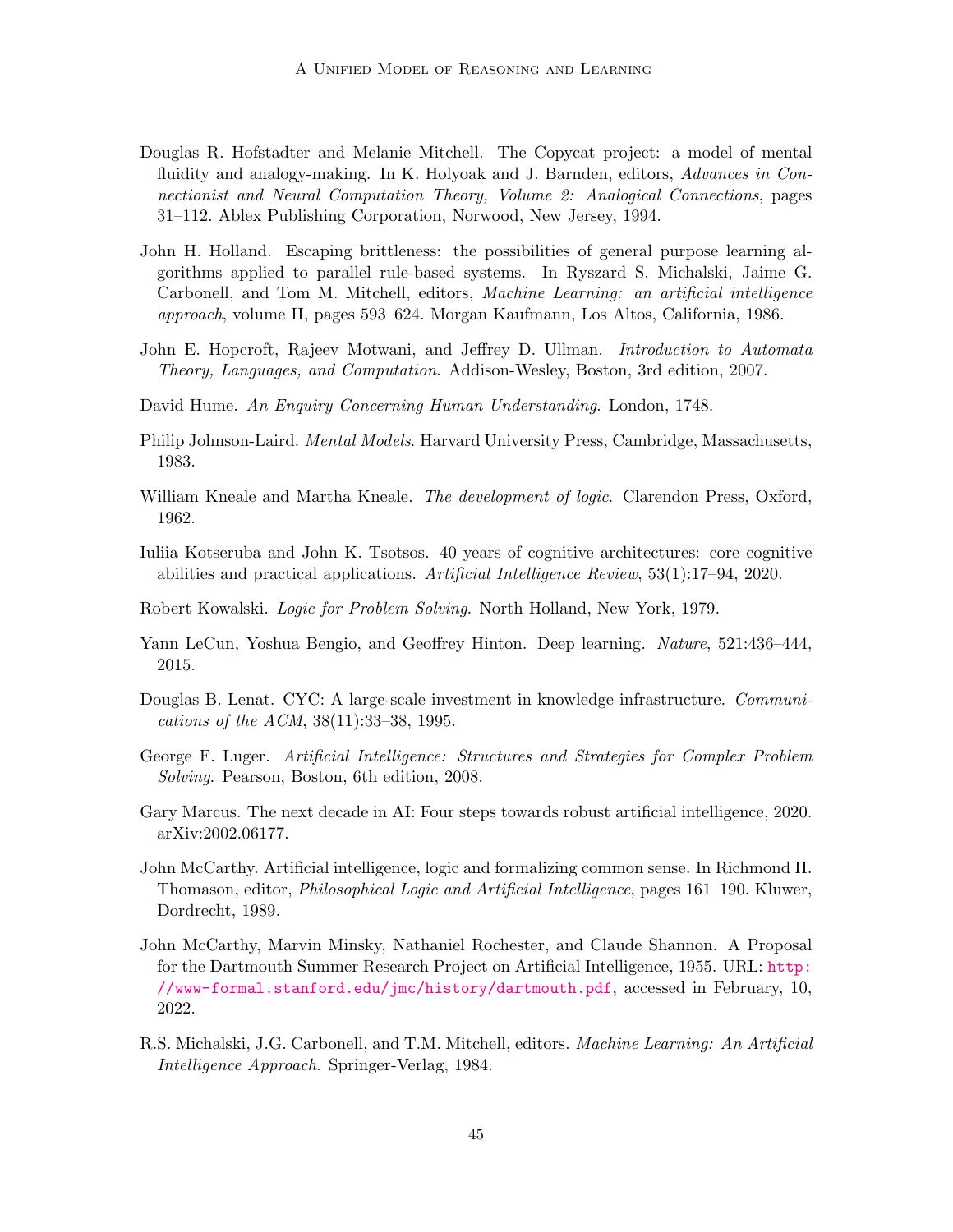- <span id="page-18-13"></span>Ryszard S. Michalski. Inference theory of learning as a conceptual basis for multistrategy learning. Machine Learning, 11:111–151, 1993.
- <span id="page-18-15"></span>Pasquale Minervini, Matko Bonjak, Tim Rocktschel, Sebastian Riedel, and Edward Grefenstette. Differentiable reasoning on large knowledge bases and natural language. Proceedings of the AAAI Conference on Artificial Intelligence, pages 5182–5190, 2020.
- <span id="page-18-9"></span>Marvin Minsky. Steps towards artificial intelligence. Proceedings of the Institute of Radio Engineers, 49:8–30, 1961.
- <span id="page-18-12"></span>Allen Newell. Unified Theories of Cognition. Harvard University Press, Cambridge, Massachusetts, 1990.
- <span id="page-18-4"></span>Nils J. Nilsson. Probabilistic logic. Artificial Intelligence, 28:71–87, 1986.
- <span id="page-18-5"></span>Judea Pearl. Probabilistic Reasoning in Intelligent Systems. Morgan Kaufmann Publishers, San Mateo, California, 1988.
- <span id="page-18-14"></span>Judea Pearl. Jeffrey's rule, passage of experience, and Neo-Bayesianism. In Henry E. Kyburg, R. P. Loui, and Carlson G. N., editors, Knowledge Representation and Defeasible Reasoning, pages 245–265. Kluwer Academic Publishers, Amsterdam, 1990.
- <span id="page-18-1"></span>Charles Sanders Peirce. Collected Papers of Charles Sanders Peirce, volume 2. Harvard University Press, Cambridge, Massachusetts, 1931.
- <span id="page-18-0"></span>David L. Poole and Alan K. Mackworth. Artificial Intelligence: Foundations of Computational Agents. Cambridge University Press, Cambridge, 2 edition, 2017.
- <span id="page-18-10"></span>J. R. Quinlan. Induction of decision trees. Machine Learning, 1:81–106, 1986.
- <span id="page-18-6"></span>Anand S. Rao and Michael P. Georgeff. BDI-agents: from theory to practice. In Proceedings of the First International Conference on Multiagent Systems, 1995.
- <span id="page-18-7"></span>Daniel Reisberg. Learning. In Robert A. Wilson and Frank C. Keil, editors, *The MIT Ency*clopedia of the Cognitive Sciences, pages 460–461. MIT Press, Cambridge, Massachusetts, 1999.
- <span id="page-18-3"></span>Raymond Reiter. A logic for default reasoning. Artificial Intelligence, 13:81–132, 1980.
- <span id="page-18-8"></span>R.A. Rescorla and A.R. Wagner. A theory of Pavlovian conditioning: Variations in the effectiveness of reinforcement and non reinforcement. In A.H. Black and W.F. Prokasy, editors, Classical Conditioning II, pages 64–99. Appleton-Century-Crofts, New York, 1972.
- <span id="page-18-2"></span>John Alan Robinson and Andrei Voronkov, editors. Handbook of Automated Reasoning. MIT Press, Cambridge, Massachusetts, 2001.
- <span id="page-18-11"></span>Frank Rosenblatt. The perceptron: A perceiving and recognizing automaton. Report 85- 60-1, Cornell Aeronautical Laboratory, 1957.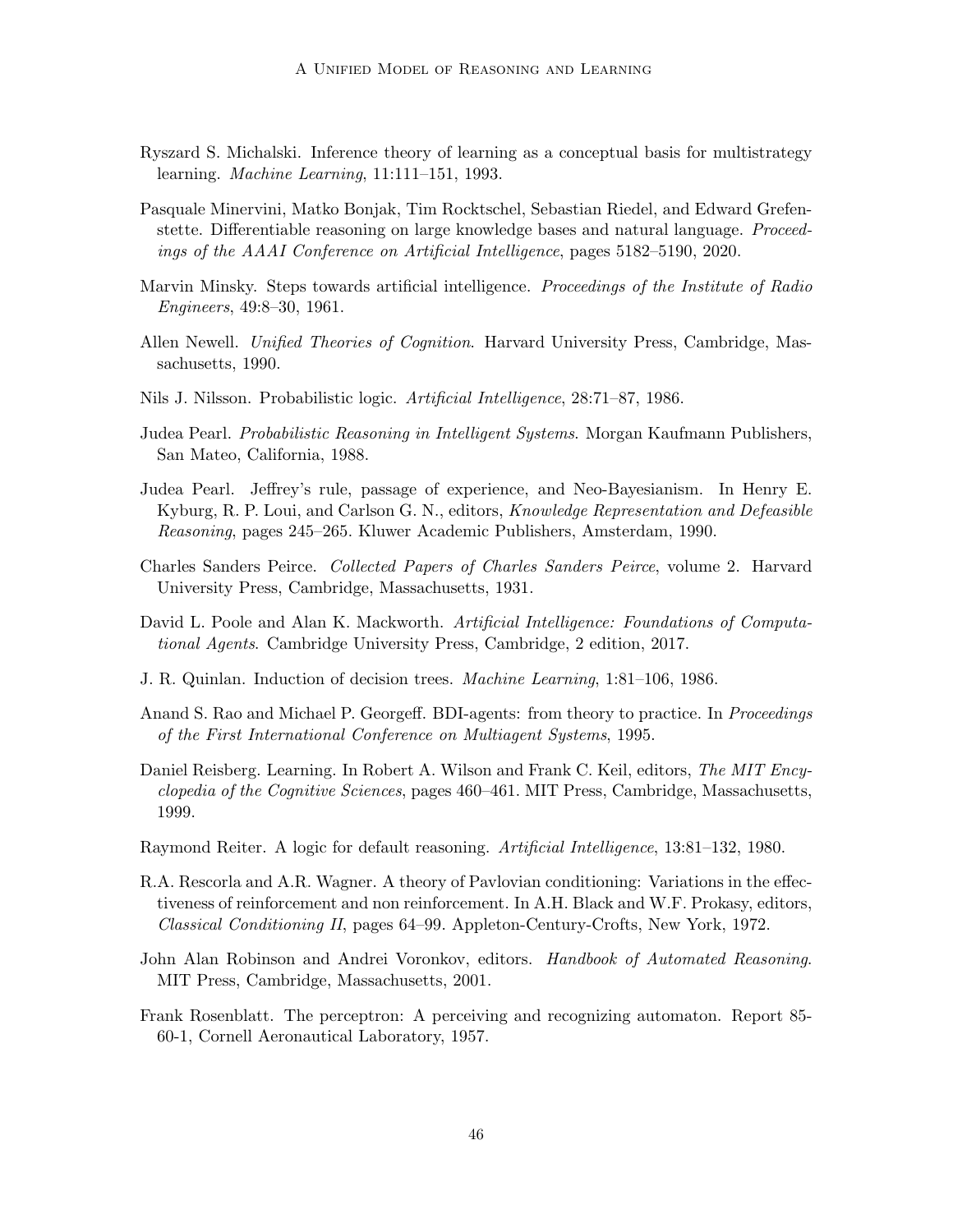- <span id="page-19-5"></span>David E. Rumelhart and James L. McClelland. PDP models and general issues in cognitive science. In David E. Rumelhart and James L. McClelland, editors, Parallel Distributed Processing: Explorations in the Microstructure of Cognition, Vol. 1, Foundations, pages 110–146. MIT Press, Cambridge, Massachusetts, 1986.
- <span id="page-19-0"></span>Stuart Russell and Peter Norvig. Artificial Intelligence: A Modern Approach. Prentice Hall, Upper Saddle River, New Jersey, 3rd edition, 2010.
- <span id="page-19-4"></span>Arthur L. Samuel. Some studies in machine learning using the game of checkers. IBM Journal of Research and Development, 44(1):206–227, 1959.
- <span id="page-19-10"></span>Adam Santoro, David Raposo, David G Barrett, Mateusz Malinowski, Razvan Pascanu, Peter Battaglia, and Timothy Lillicrap. A simple neural network module for relational reasoning. In I. Guyon, U. V. Luxburg, S. Bengio, H. Wallach, R. Fergus, S. Vishwanathan, and R. Garnett, editors, Advances in Neural Information Processing Systems 30, pages 4967–4976. Curran Associates, Inc., 2017.
- <span id="page-19-11"></span>David Saxton, Edward Grefenstette, Felix Hill, and Pushmeet Kohli. Analysing mathematical reasoning abilities of neural models. In 7th International Conference on Learning Representations, ICLR 2019, New Orleans, LA, USA, May 6-9, 2019, 2019.
- <span id="page-19-6"></span>Jürgen Schmidhuber. Deep learning in neural networks: An overview. Neural Networks, 61:85–117, 2015.
- <span id="page-19-8"></span>Terrence J. Sejnowski. The unreasonable effectiveness of deep learning in artificial intelligence. Proceedings of the National Academy of Sciences, 117(48):30033–30038, 2020.
- <span id="page-19-9"></span>Ron Sun. Robust reasoning: integrating rule-based and similarity-based reasoning. Artificial Intelligence, 75:241–295, 1995.
- <span id="page-19-7"></span>Rich Sutton. The bitter lesson, 2019. URL: [http://www.incompleteideas.net/IncIdeas/](http://www.incompleteideas.net/IncIdeas/BitterLesson.html) [BitterLesson.html](http://www.incompleteideas.net/IncIdeas/BitterLesson.html), accessed in February, 10, 2022.
- <span id="page-19-12"></span>Kristinn R. Thórisson and Eric Nivel. Achieving artificial general intelligence through peewee granularity. In The Proceedings of the Second Conference on Artificial General Intelligence, pages 222–223, 2009.
- <span id="page-19-3"></span>Alan M. Turing. Computing machinery and intelligence. Mind, LIX:433–460, 1950.
- <span id="page-19-1"></span>Pei Wang. Non-Axiomatic Reasoning System: Exploring the Essence of Intelligence. PhD thesis, Indiana University, 1995.
- <span id="page-19-14"></span>Pei Wang. The logic of learning. In Working Notes of the AAAI workshop on New Research Problems for Machine Learning, pages 37–40, Austin, Texas, 2000.
- <span id="page-19-13"></span>Pei Wang. Experience-grounded semantics: a theory for intelligent systems. Cognitive Systems Research, 6(4):282–302, 2005.
- <span id="page-19-2"></span>Pei Wang. Rigid Flexibility: The Logic of Intelligence. Springer, Dordrecht, 2006.